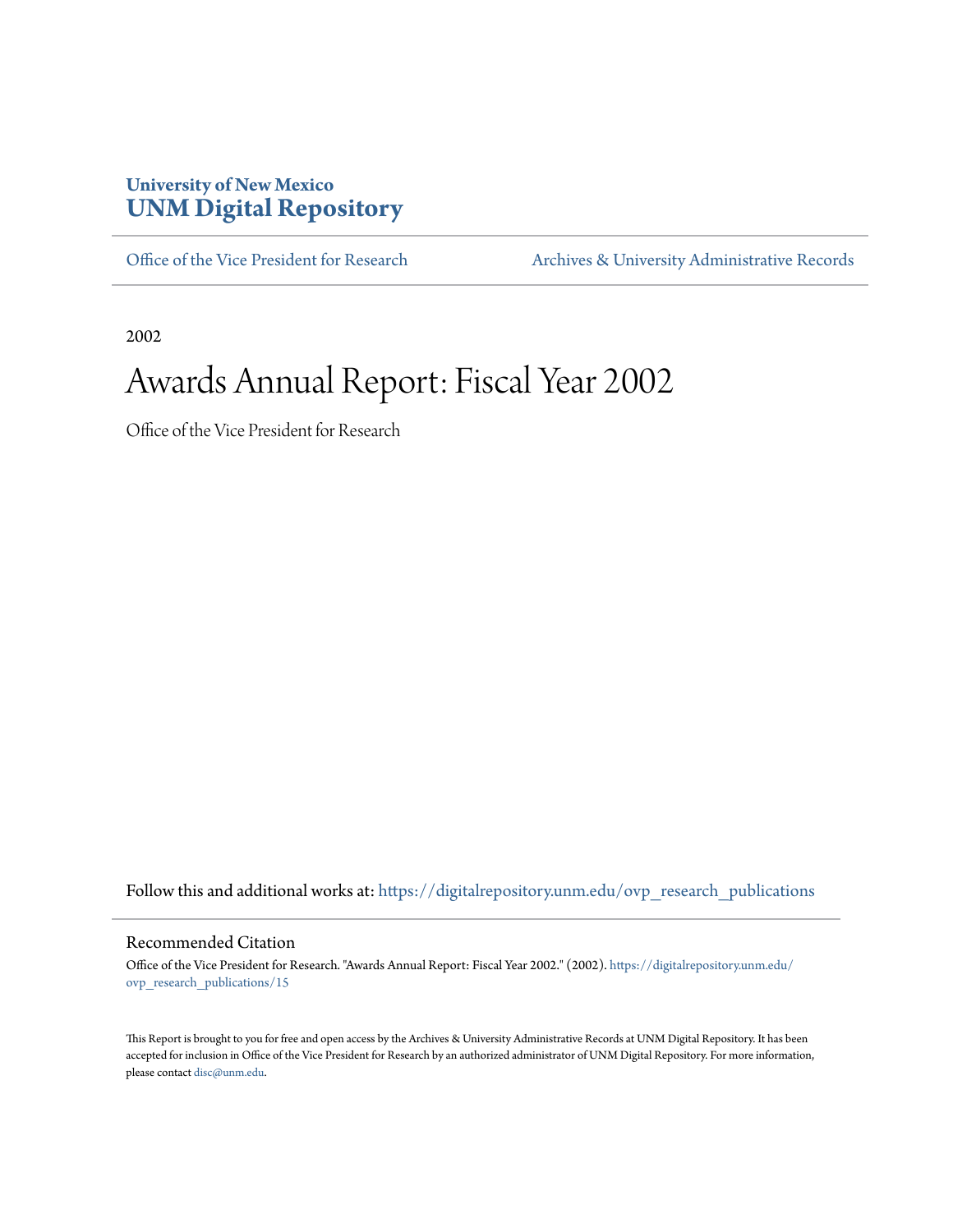The University of New Mexico

# fiscal year 02 awards annual report

Office of the Vice Provost for Research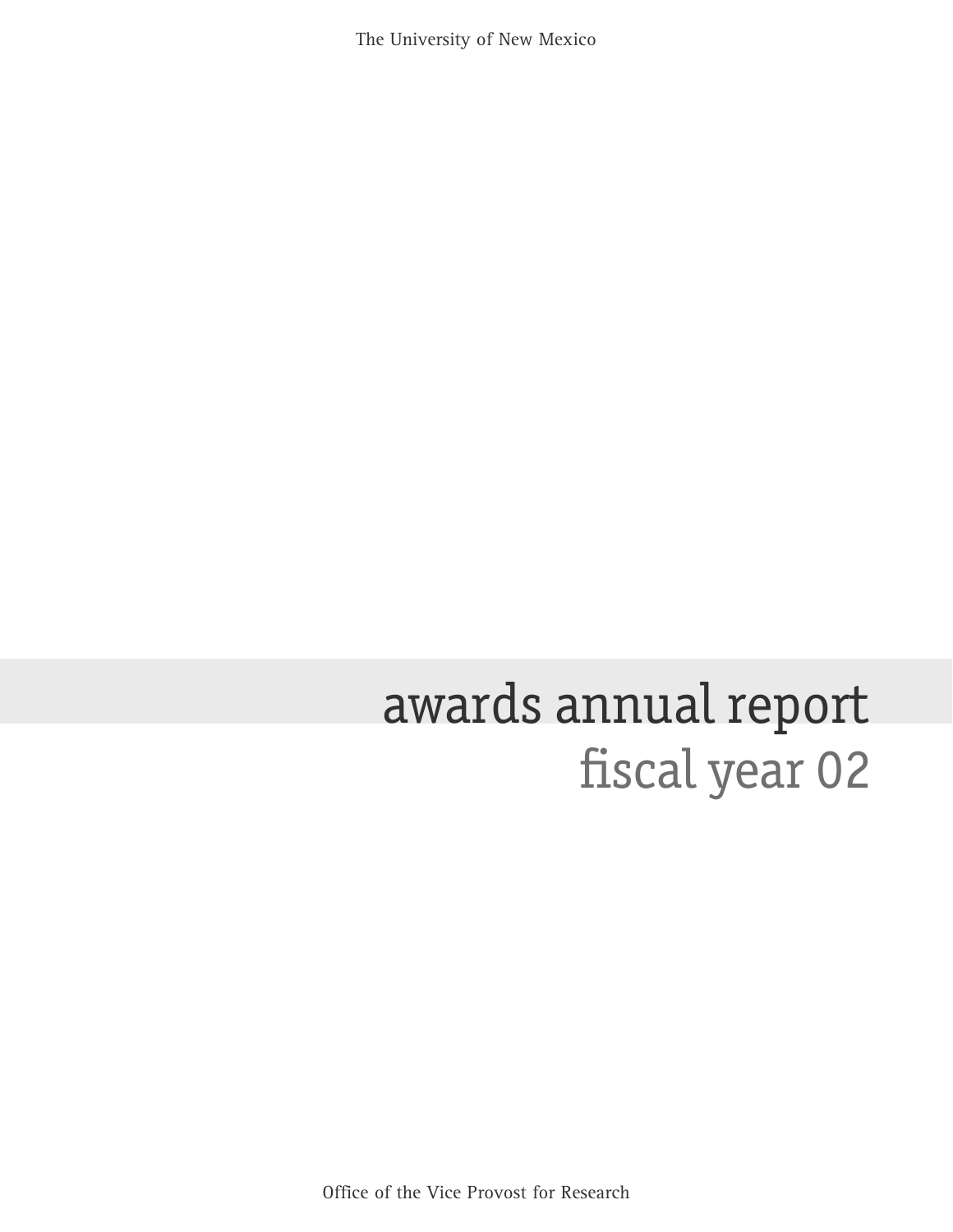*Awards Annual Report Fiscal Year 02* is published by the Office of the Vice Provost for Research.

The University of New Mexico Scholes Hall, Room 102 Albuquerque, NM 87131

505/277-2256 email: research@unm.edu World Wide Web site: http://research.unm.edu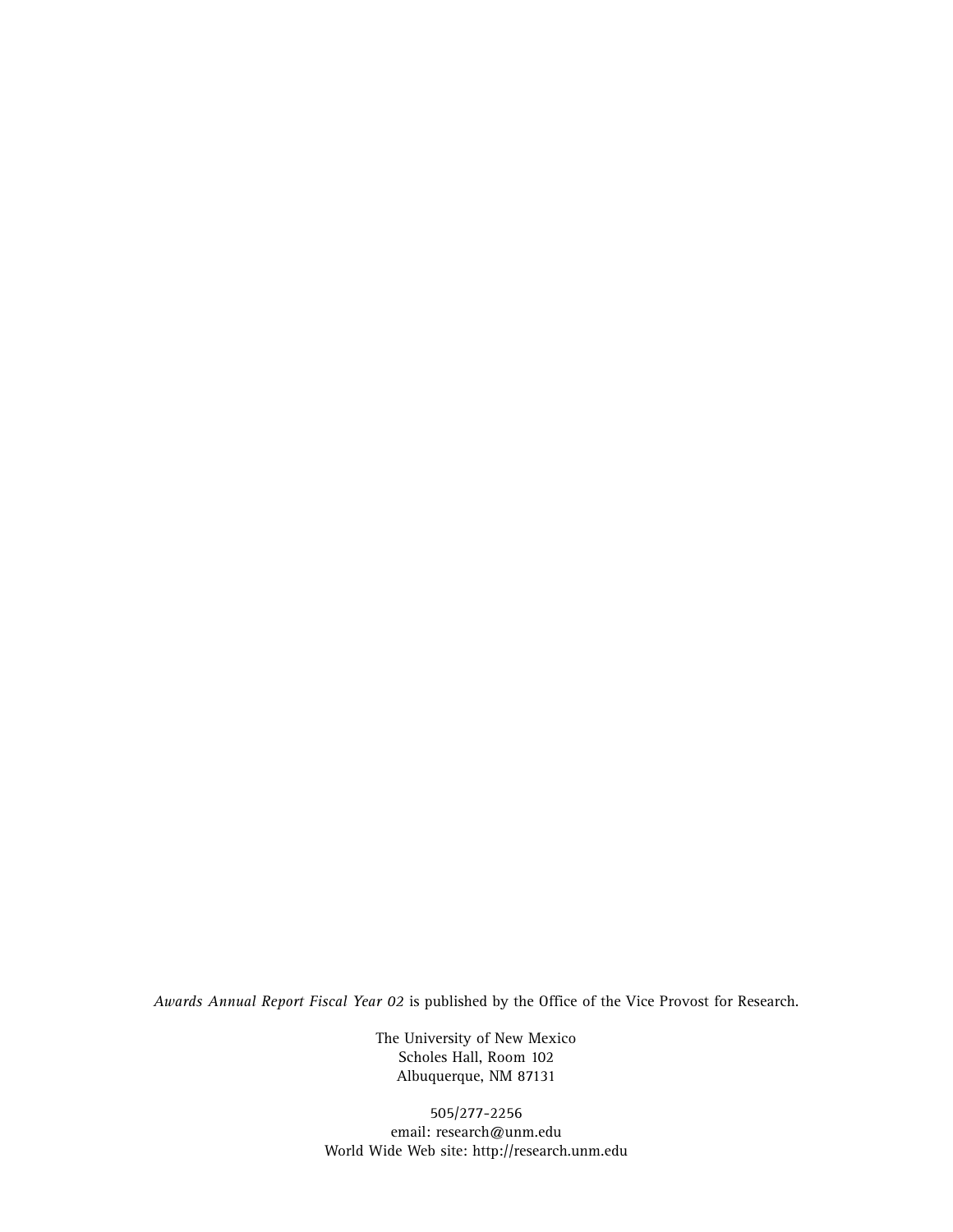### message

#### FROM THE VICE PROVOST FOR RESEARCH



It is a pleasure for me to release this 2002 annual report, which summarizes the University of New Mexico's (UNM) sponsored activities for fiscal year 2002 (i.e.,  $\mathbb T$ t is a pleasure for me to release this 2002 annual report, which summarizes the July 1, 2001 - June 30, 2002, FY02). The purpose of this report is to present statistics of FY02 sponsored research, public service and instruction efforts at the main campus, the Health Sciences Center (HSC), and the branch campuses. UNM, a Carnegie Doctoral/Research University–Extensive, is ranked in the top 60 of the nation's public universities and colleges, based on annual research and development (R&D) expenditures (see p. 11).

UNM faculty have continued their commitment to excellence by seeking sponsored project support and producing scholarly and creative works. While the majority of

research at UNM is faculty-based, there is a noticeable level of activity which involves non-faculty initiatives. The scholarly and creative works are listed in *Faculty Publications and Creative Works* and the details of contract and grant activities are compiled in the *Contract and Grant Awards Report,* both of which are published annually by the Office of the Vice Provost for Research.

The awards received for FY02 total \$247.6M, of which \$140.8M is attributed to the main campus, and \$106.8M is from the Health Sciences Center. These awards assist in providing resources that are necessary to improve the quality of research and teaching at UNM. They also enhance the opportunities for students to be trained in state-of-the-art laboratories in a variety of disciplines.

UNM centers continue to pursue cutting-edge research and promote interdisciplinary collaborations. They acquired \$20M in awards and were responsible for supporting numerous faculty, staff, and students from a broad spectrum of disciplines on campus.

Terminology pertinent to this report include the following: *contract and grant* (C&G) awards — new funds that were acquired during FY02; *expenditures* — expenses incurred with respect to C&G awards in effect during FY02; *facilities and administrative costs* (F&A), formerly known as indirect costs (IDC) — overhead funds that were generated as a result of expenditures incurred during FY02.

Please join me in thanking our dedicated faculty, staff, and students involved in the research, public service, and instruction efforts at UNM. It is their successful endeavors that enhance UNM's visibility at the national and international levels, as well as contribute to the economic growth of New Mexico and the region. Thanks are also due to a number of individuals who have helped in preparing this report. In particular, I would like to acknowledge the efforts of Denise Wallen, Ann Powell, and Valerie Roybal of the Office of the Vice Provost for Research, Marcia Sletten and Lee Gulbransen of the Health Sciences Center Controller's Office, and Mike Schwantes of the Contract and Grant Accounting Office.

As always, I welcome your comments and questions with respect to this annual report, and other issues related to research activities at UNM.

Terry L. Yater

Terry L. Yates Vice Provost for Research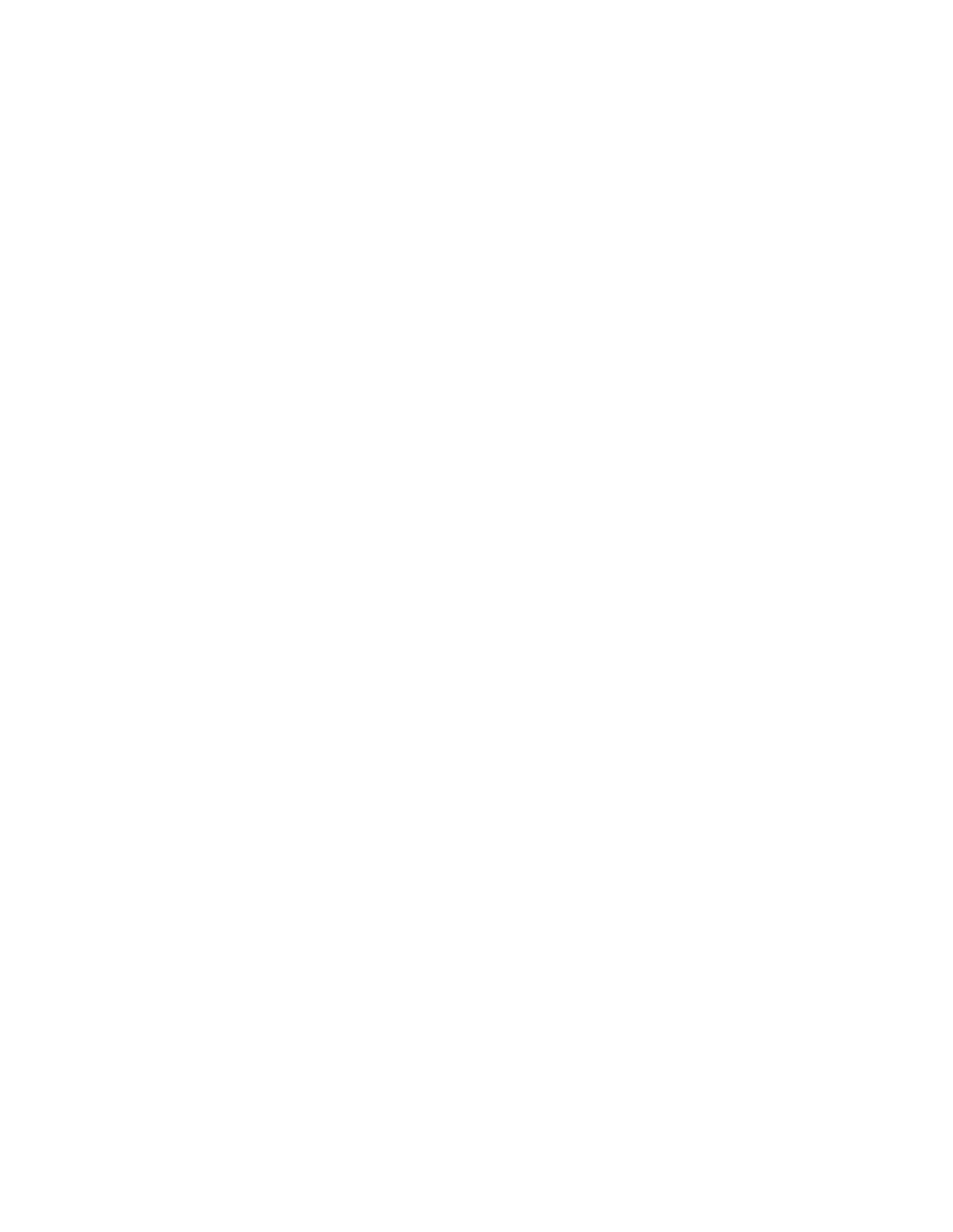### contents

| Summary                                                                                                                                                                                        | 7  |
|------------------------------------------------------------------------------------------------------------------------------------------------------------------------------------------------|----|
| Figure 1: Summary FY01 - FY02                                                                                                                                                                  |    |
| Statistics Summary: Contract and Grant Awards and Funding Sources FY02                                                                                                                         | 9  |
| Table 1a: Total C&G Awards (UNM)                                                                                                                                                               |    |
| Table 1b: Source of C&G Awards (UNM)                                                                                                                                                           |    |
| Table 1c: Source of C&G Awards (Main Campus)                                                                                                                                                   |    |
| Table 1d: Source of C&G Awards (HSC)                                                                                                                                                           |    |
| <b>Statistics Summary: Funding Categories FY02</b>                                                                                                                                             | 10 |
| Table 2: Funding Category and Totals (Main Campus, HSC, UNM)                                                                                                                                   |    |
| <b>National Rankings</b>                                                                                                                                                                       | 11 |
| Table 3: UNM's Ranking for Total R&D Expenditures Compared to all Universities and Colleges:<br>FY97 - FY00                                                                                    |    |
| Table 4: UNM's Ranking for Total R&D Expenditures Compared to all Public Universities and Colleges:<br>FY97 - FY00                                                                             |    |
| Table 5: Total R&D Expenditures at Universities and Colleges: FY96 - FY00                                                                                                                      |    |
| Table 6: R&D Expenditures at Public Universities and Colleges, by Source of Funds: FY00                                                                                                        |    |
| Table 7: Federal Obligations for Science and Engineering Research and Development to the 100 Universities<br>and Colleges Receiving the Largest Amounts, Ranked by Total Amount Received: FY00 |    |
| Table 8: Federal Obligations for Science and Engineering to the 100 Universities and Colleges<br>Receiving the Largest Amounts, Ranked by Total Amount Received in FY00: FY96 - FY00           |    |
| <b>UNM</b> Figures                                                                                                                                                                             | 16 |
| Figure 2: Contract and Grant Awards by Source of Funds FY02                                                                                                                                    |    |
| Figure 3: Breakdown of Federal Funds FY02                                                                                                                                                      |    |
| Figure 4: Contract and Grant Awards by Unit FY02                                                                                                                                               |    |
| Figure 5: Total Contract and Grant Awards Ten Year History FY93 - FY02                                                                                                                         |    |
| Figure 6: Contract and Grant Expenditures by Unit FY02                                                                                                                                         |    |
| Figure 7: Total Contract and Grant Expenditures Ten Year History FY93 - FY02                                                                                                                   |    |
| Figure 8: Proposals by Unit FY02                                                                                                                                                               |    |
| Figure 9: Facilities and Administrative (F&A) Costs Generated by Unit FY02                                                                                                                     |    |
| Awards                                                                                                                                                                                         | 20 |
| Table 9: Award Dollars FY93 - FY02                                                                                                                                                             |    |
| Table 10: Award Dollars by Source of Funds FY01 - FY02                                                                                                                                         |    |
| Table 11: Award Dollars by Campus Area FY01 - FY02                                                                                                                                             |    |

Table 12: Award Dollars by Source of Funds: Funds Distribution FY02

Table 13: Awards by Campus Area FY02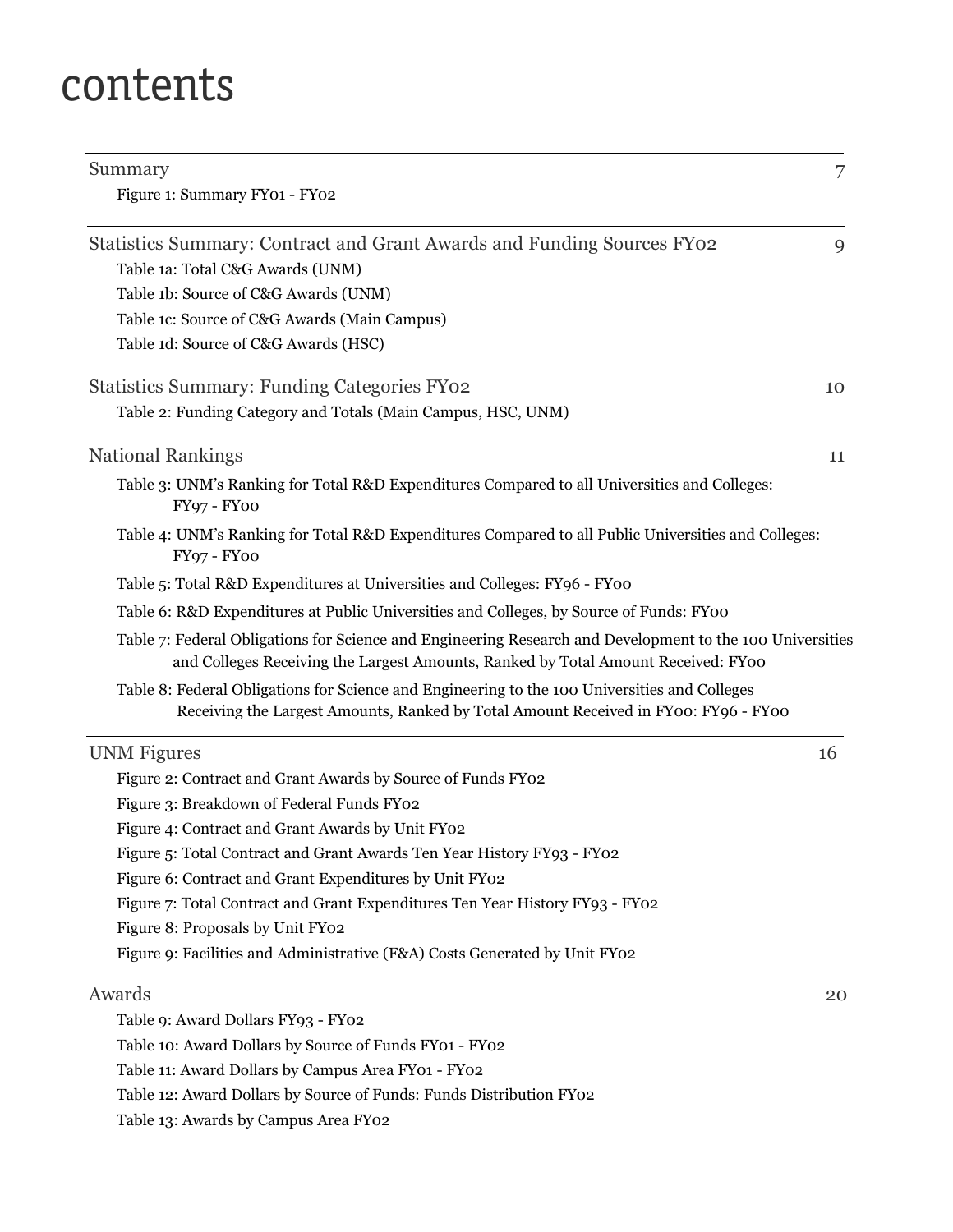| Table 14: Funding Agencies Providing More Than \$2M in Support FY02                            |
|------------------------------------------------------------------------------------------------|
| Figure 10: Funding Agencies Providing More Than \$2M FY02                                      |
| Figure 11: Contract and Grant Awards by Centers/Institutes II and III FY02                     |
| Figure 12: Contract and Grant Awards for Centers/Institutes II and III by PI's Department FY02 |

| <b>Funding Trends</b>                                                                               | 25 |
|-----------------------------------------------------------------------------------------------------|----|
| Figure 13: Five Year Funding Trends by Source of Funds: Federal Awards FY98 - FY02                  |    |
| Figure 14: Five Year Funding Trends by Source of Funds: Foundation Awards FY98 - FY02               |    |
| Figure 15: Five Year Funding Trends by Source of Funds: Industry Awards FY98 - FY02                 |    |
| Figure 16: Five Year Funding Trends by Source of Funds: National Lab Awards FY98 - FY02             |    |
| Figure 17: Five Year Funding Trends by Source of Funds: State Awards FY98 - FY02                    |    |
| Figure 18: Five Year Funding Trends by Source of Funds: Other Awards FY98 - FY02                    |    |
| Proposals                                                                                           | 27 |
| Table 15: Proposals by Campus Area: School, College and Division FY02                               |    |
| Expenditures                                                                                        | 28 |
| Table 16: UNM Contract and Grant Expenditures FY02                                                  |    |
| Figure 19: Total Expenditures by Centers/Institutes II and III FY02                                 |    |
| Figure 20: Total Expenditures by Centers/Institutes II and III Associated with PI's Department FY02 |    |
| Facilities and Administrative (F&A) Costs                                                           | 30 |
| Table 17: F&A Costs Generated FY02                                                                  |    |
| Appendix                                                                                            | 31 |
| References                                                                                          | 32 |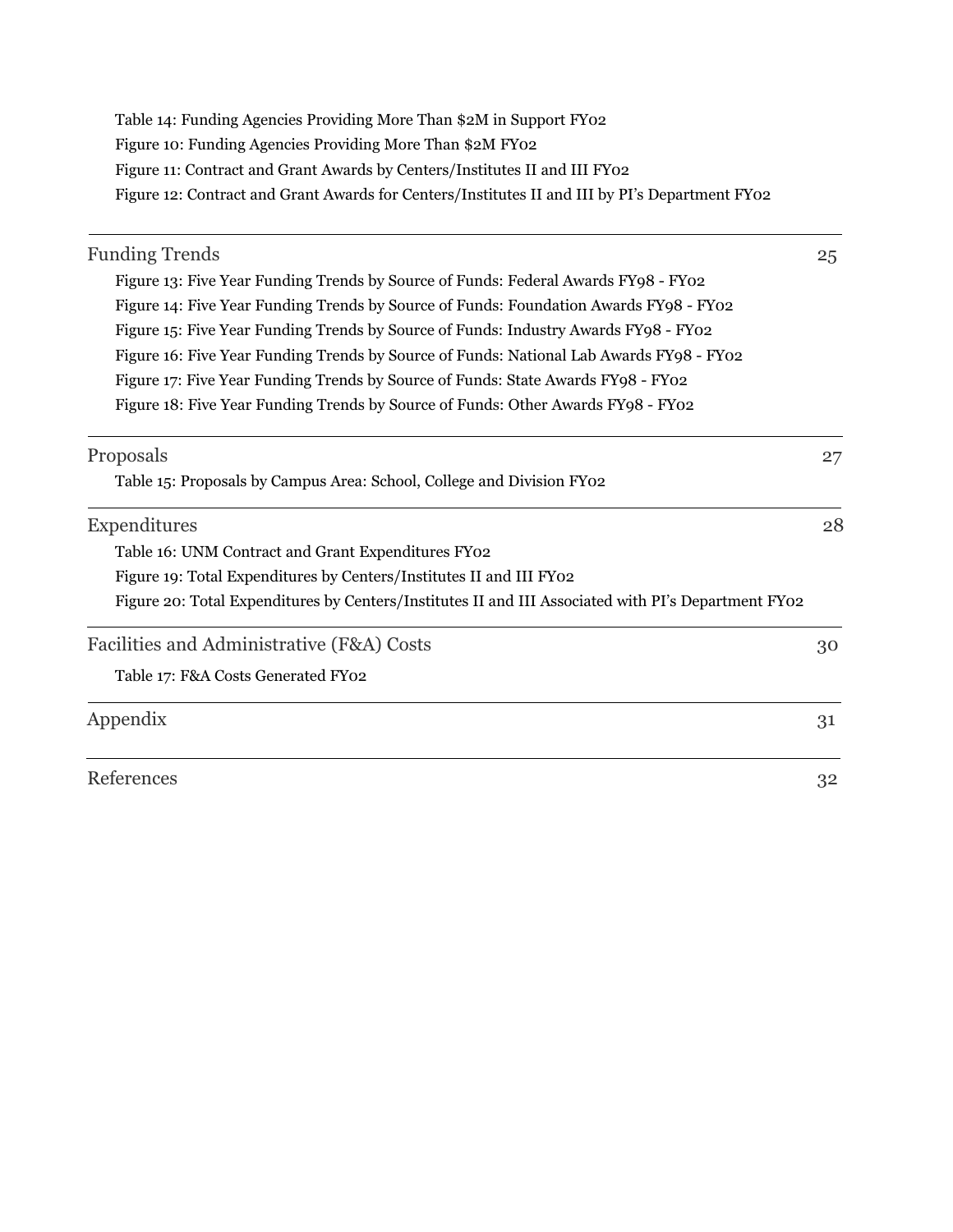### summary

Contract and grant (C&G) awards received by the University of New Mexico are from the federal government, state and local government, national laboratories, private and corporate foundations, industry, universities, and nonprofit organizations. A breakdown of FY02 (July 1, 2001 - June 30, 2002) awards, by category, is as follows:

|                                   | <b>FYOI</b>       | FY <sub>02</sub> |
|-----------------------------------|-------------------|------------------|
| Research                          | \$127,165,809     | \$132,989,234    |
| <b>Instruction &amp; Training</b> | 18, 163, 435      | 26,373,121       |
| Public Service & Other            | 54,847,685        | 50,463,705       |
| Fellowships                       | 752,424           | 687,131          |
| Financial Aid                     | <u>34,801,630</u> | 37,120,315       |
| Total                             | \$235,730,983     | \$247,633,506    |

#### Figure 1: Summary FY01 - FY02



Type of Funding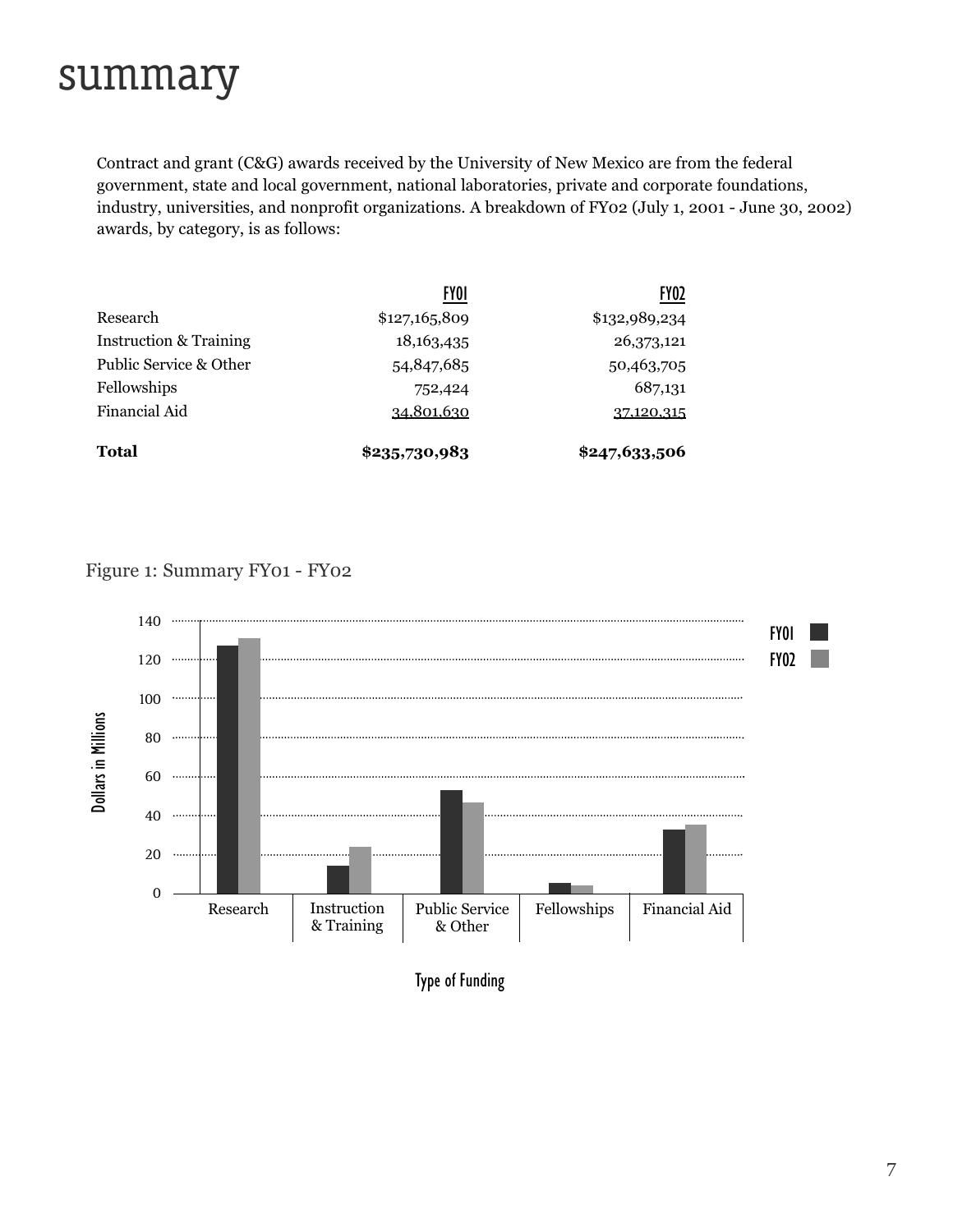### summary

The FY02 total for external sponsored support to the University of New Mexico is \$247.6 million. As in the past, the federal government remains the primary source of UNM sponsored projects and represents 60% of sponsored support at UNM. State funding represents 17% of sponsored support. Funding from the national laboratories represents 2% of total sponsored support. Foundation support contributes to 2% of sponsored funds. Industry accounted for 6% of total sponsored support. Other support, which includes funds from universities, nonprofit organizations, local schools, and foreign entities accounted for 13% of sponsored support.

The largest sponsor was the U.S. Department of Health and Human Services, followed by the State of New Mexico, the U.S. Department of Education, the National Science Foundation, and the U.S. Air Force. Foundations, industry, and local/state government continue to play an important ongoing role for UNM's sponsored activities.

The total number of contracts and grants in FY02 is 1,507. Of the colleges and schools, the School of Medicine had the largest amount of outside funding; the second was the College of Arts and Sciences, followed by the School of Engineering and the College of Education. Other significant support was distributed among the remaining colleges and schools, institutes, centers, and programs.

Tables 1a through 1d and Table 2 summarize statistics pertaining to funding sources with respect to C&G awards for the main campus as well as the Health Sciences Center (HSC).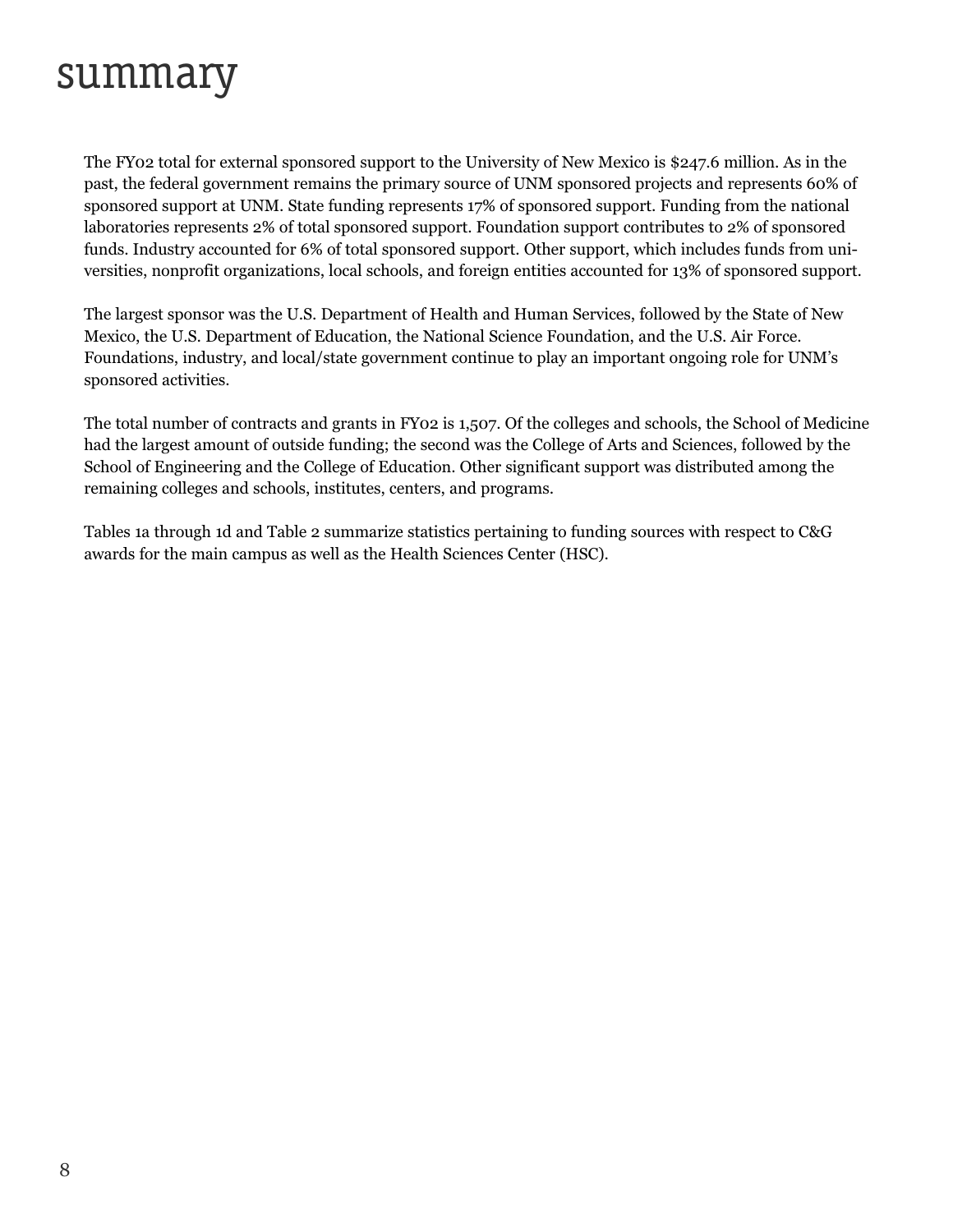### statistics summary

#### CONTRACT AND GRANT AWARDS AND FUNDING SOURCES FY02

| Table 1a<br>Total C&G Awards                                                    | Percentage of Total C&G Awards                      |  |
|---------------------------------------------------------------------------------|-----------------------------------------------------|--|
| Total C&G Awards: UNM<br>Total C&G Awards: Main Campus<br>Total C&G Awards: HSC | \$247.6M<br>\$140.8M (57%)<br>$$106.8M \quad (43%)$ |  |

| Table 1b<br>Source of C&G Awards (UNM) | Percentage of Total C&G Awards<br>[Total: \$247.6M] |
|----------------------------------------|-----------------------------------------------------|
| <b>Foundations</b>                     | 2%                                                  |
| Federal                                | 60%                                                 |
| Industry                               | 6%                                                  |
| National Laboratories                  | $2\%$                                               |
| State of New Mexico                    | 17%                                                 |
| Other                                  | 13%                                                 |

| Table 1c                           |                                |
|------------------------------------|--------------------------------|
| Source of C&G Awards (Main Campus) | Percentage of Total C&G Awards |
|                                    | [Total: \$140.8M]              |
| <b>Foundations</b>                 | $1\%$                          |
| Federal                            | 57%                            |
| Industry                           | 3%                             |
| <b>National Laboratories</b>       | 3%                             |
| <b>State of New Mexico</b>         | 22%                            |
| Other                              | 14%                            |

| Table 1d                   |                                |
|----------------------------|--------------------------------|
| Source of C&G Awards (HSC) | Percentage of Total C&G Awards |
|                            | [Total: \$106.8M]              |
| <b>Foundations</b>         | 2%                             |
| Federal                    | 64%                            |
| Industry                   | 9%                             |
| National Laboratories      | $1\%$                          |
| <b>State of New Mexico</b> | 12%                            |
| Other                      | 12%                            |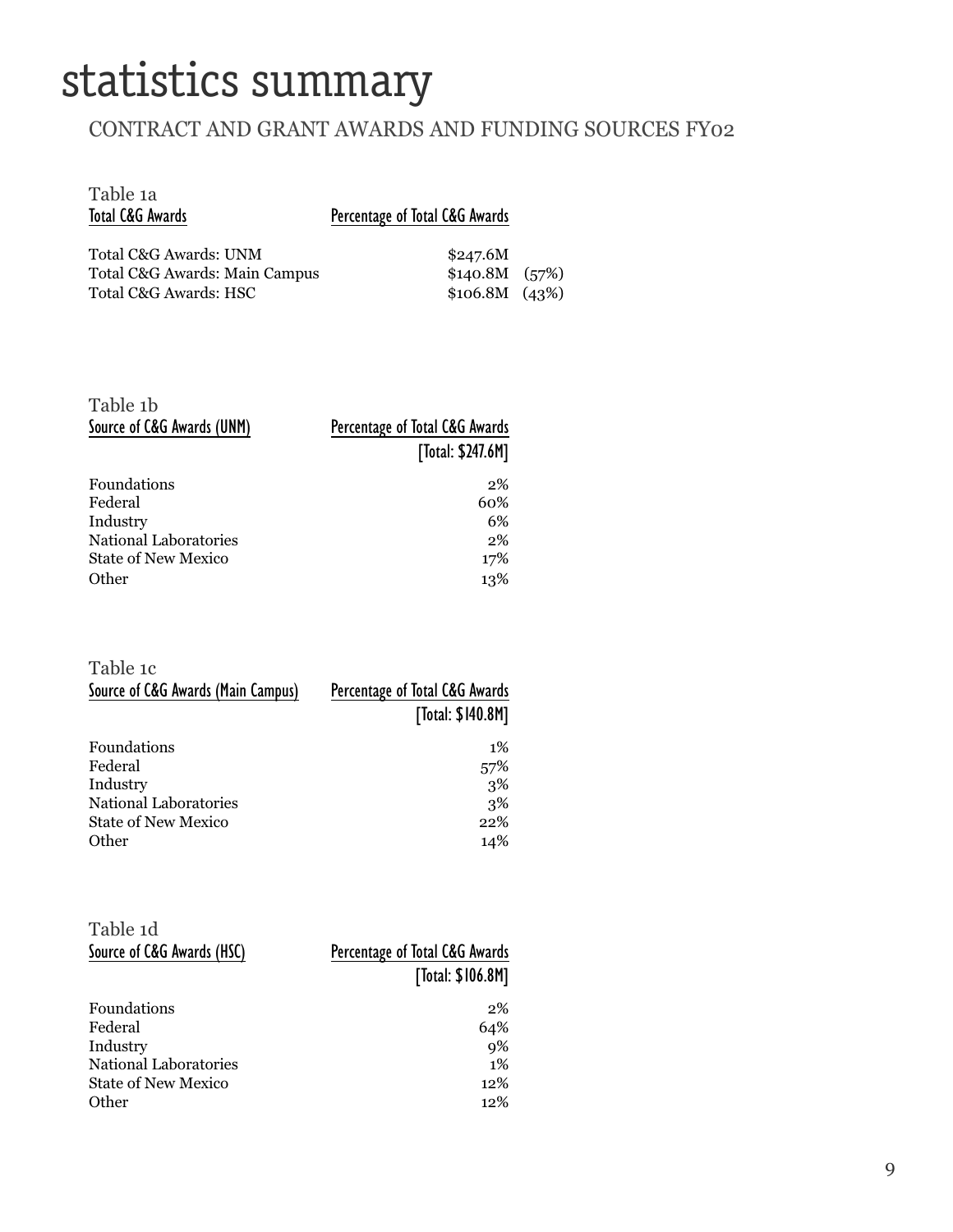## statistics summary

#### FUNDING CATEGORIES FY02

| Table 2<br><b>Funding Category</b> | Main Campus<br>[Total: \$140.8M] | <b>HSC</b><br>[Total: \$106.8M] | <b>UNM</b><br>[Total: \$247.6M] |
|------------------------------------|----------------------------------|---------------------------------|---------------------------------|
| Research                           | 46%                              | 63%                             | 54%                             |
| <b>Public Service</b>              | 10%                              | 34%                             | 20%                             |
| Instruction                        | 17%                              | 2%                              | 11\%                            |
| Fellowships                        | ${<}1\%$                         | ${<}1\%$                        | ${<}1\%$                        |
| Financial Aid                      | 26%                              | $0\%$                           | 15%                             |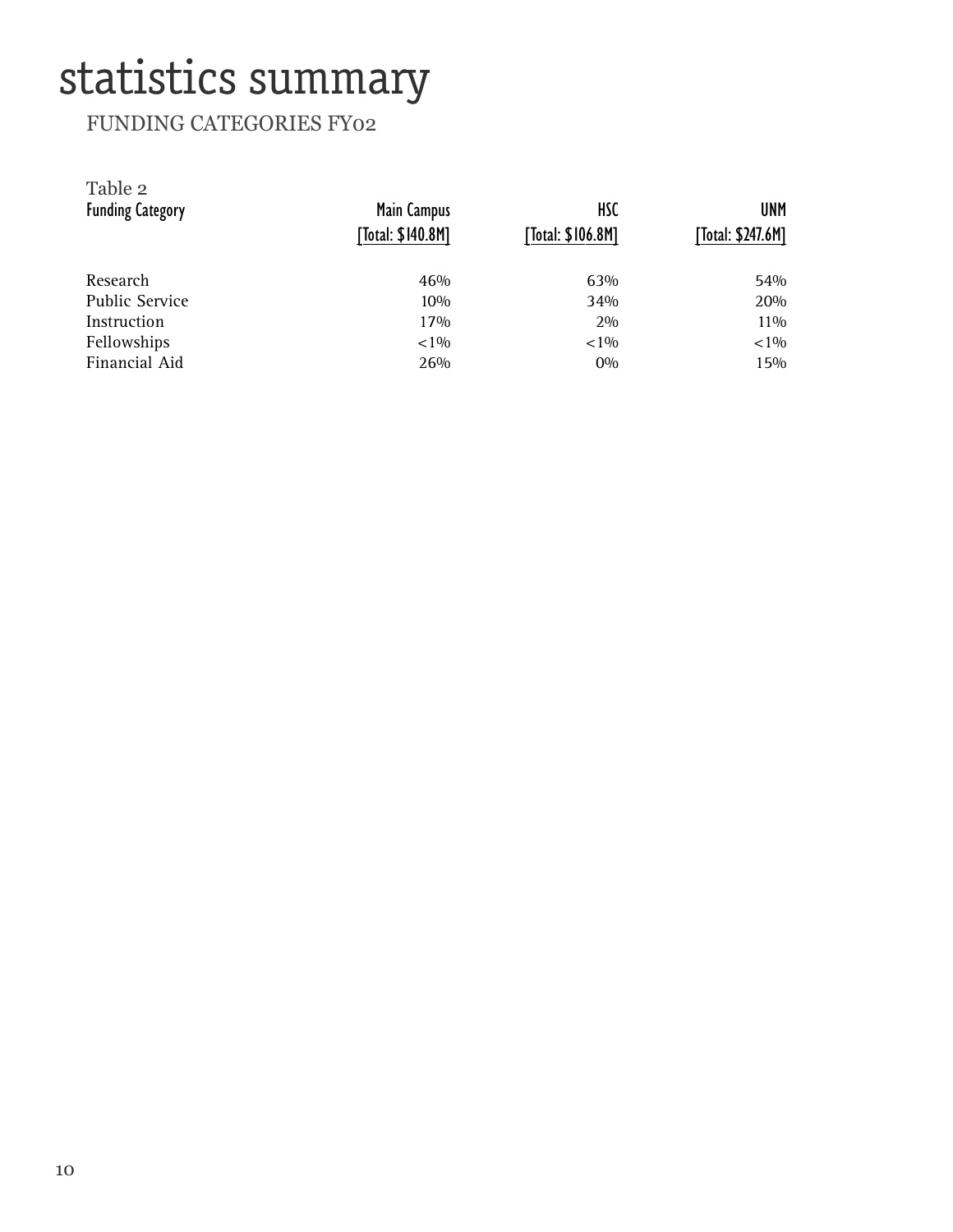## national rankings

The National Science Foundation (NSF) maintains data on research and development (R&D) expenditures in science and engineering for the nation's universities. R&D expenditures are from all sources of funding: federal, state, local, industrial, foundation, internal and miscellaneous. Tables 3 and 4, below, show UNM's ranking since FY97 based on this NSF data.

Tables 5 through 8 detail UNM's placement within the individual rankings of the top colleges and universities according to the latest available NSF surveys of expenditures and obligations. An assortment of pie charts and bar diagrams are presented in Figures 2 through 20.

Table 3: UNM's Ranking for R&D Expenditures at Universities and Colleges: FY97 - FY00

| Year             | Ranking |
|------------------|---------|
| <b>FY00</b>      | 82      |
| FY <sub>99</sub> | 82      |
| FY <sub>98</sub> | 75      |
| <b>FY97</b>      | 74      |

Table 4: UNM's Ranking for Total R&D Expenditures at Public Universities and Colleges: FY97 - FY00

| Year              | Ranking |
|-------------------|---------|
| <b>FY00</b>       | 56      |
| FY <sub>99</sub>  | 56      |
| FY <sub>9</sub> 8 | 52      |
| <b>FY97</b>       | 50      |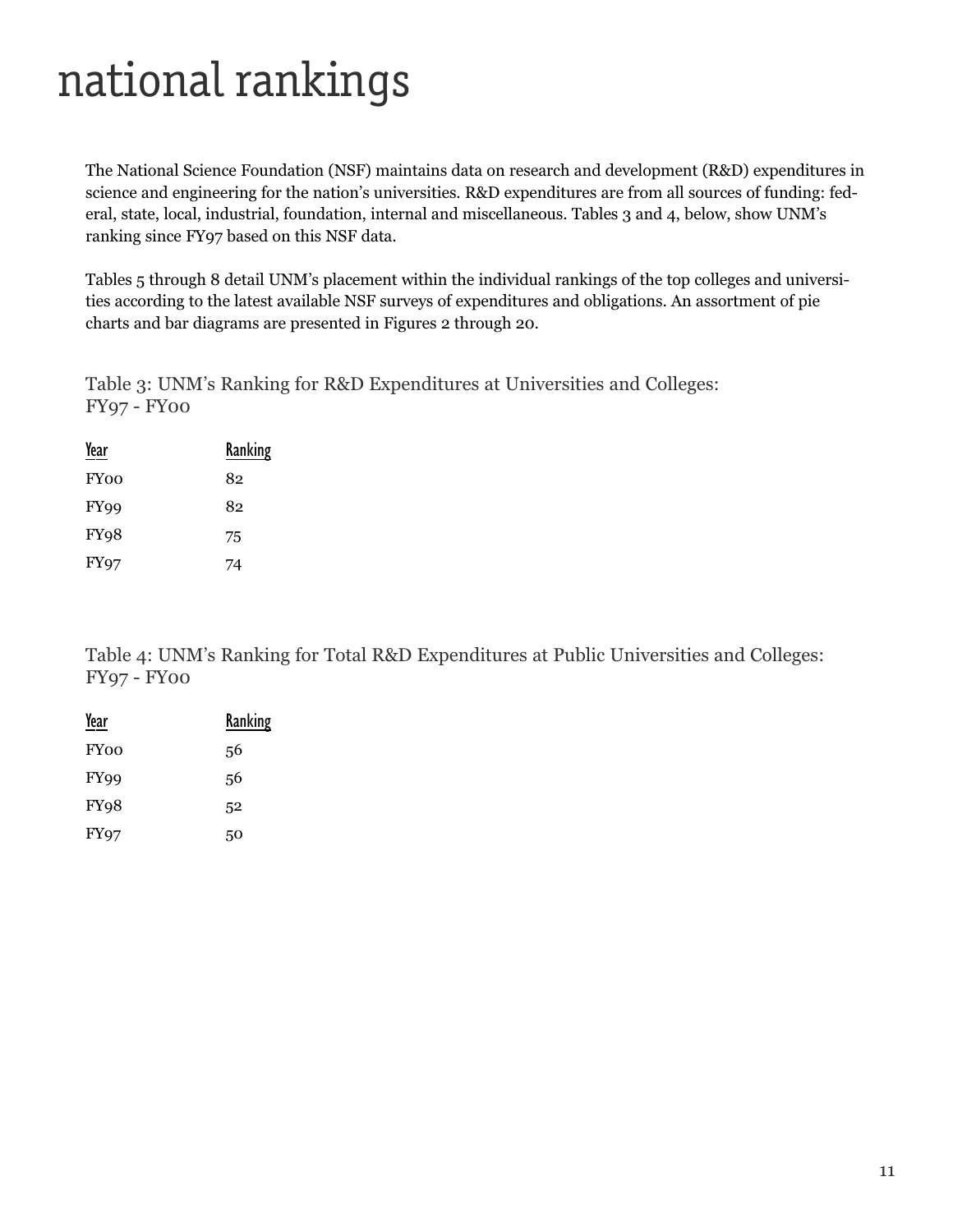Table 5: Total R&D Expenditures at Universities and Colleges: FY96 - FY00 [Dollars in Thousands]\*

| <b>Institution/Ranking</b>           | 2000       | <u>1999</u> | 1998       | 1997       | <u>1996</u> |
|--------------------------------------|------------|-------------|------------|------------|-------------|
| <b>Total, All Institutions</b>       | 30,062,371 | 27,529,206  | 25,845,936 | 24,361,885 | 23,038,788  |
| 71 University of Oklahoma            | 150,902    | 142,085     | 126,861    | 114,387    | 109,071     |
| 72 Mt Sinai School of Med            | 149,846    | 127,765     | 109,448    | 94,776     | 92,405      |
| 73 University of Kansas              | 148,670    | 132,752     | 117,115    | 108,893    | 100,649     |
| 74 University of Miami               | 145,795    | 139,608     | 136,972    | 135,888    | 130,056     |
| 75 U of South Florida                | 145,397    | 123,961     | 104,325    | 99,649     | 94,157      |
| 76 U Med & Dent NJ                   | 140,951    | 126,277     | 114,491    | 110,383    | 98,535      |
| 77 Oregon State University           | 140,751    | 139,285     | 138,240    | 131,467    | 131,334     |
| 78 Yeshiva University                | 139,618    | 111,771     | 99,000     | 96,819     | 91,430      |
| 79 Carnegie Mellon U <sup>2</sup>    | 137,980    | 142,174     | 137,450    | 134,954    | 136,514     |
| 80 U of Nebraska Lincoln             | 136,023    | 131,046     | 118,857    | 117,100    | 102,460     |
| Total 1st 80 Institutions 22,035,194 |            | 20,171,328  | 18,777,113 | 17,625,561 | 16,603,177  |
| 81 Princeton University <sup>2</sup> | 134,875    | 124,237     | 115,996    | 114,549    | 112,380     |
| <b>82 U of New Mexico</b>            | 133,980    | 115,850     | 125,910    | 116,152    | 116,618     |
| 83 Georgetown University             | 133,211    | 111,426     | 116,611    | 119,114    | 112,582     |
| 84 Mississippi State U               | 132,503    | 110,896     | 100,410    | 84,157     | 84,124      |
| 85 Oregon Health Sciences U          | 131,486    | 120,429     | 109,374    | 98,319     | 80,333      |
| 86 The Rockefeller U                 | 124,138    | 121,519     | 115,494    | 109,999    | 105,595     |
| 87 UT-Houston HSC                    | 119,587    | 105,307     | 101,993    | 95,638     | 82,803      |
| 88 U CA Santa Barbara                | 118,154    | 104,561     | 96,034     | 91,149     | 91,284      |
| 89 Clemson University                | 114,903    | 99,341      | 90,150     | 84,034     | 84,836      |
| 90 Arizona State University          | 108,117    | 107,184     | 92,019     | 80,740     | 84,653      |
| Total 1st 90 Institutions 23,286,148 |            | 21,292,078  | 19,841,104 | 18,619,412 | 17,558,385  |

*Source: National Science Foundation/Division of Science Resources Statistics, Survey of Research and Development Expenditures.*

\* Federal expenditures represents the dollar amount reported by each institution to NSF.

2 These data do not include R&D expenditures at university-associated federally funded research and development centers.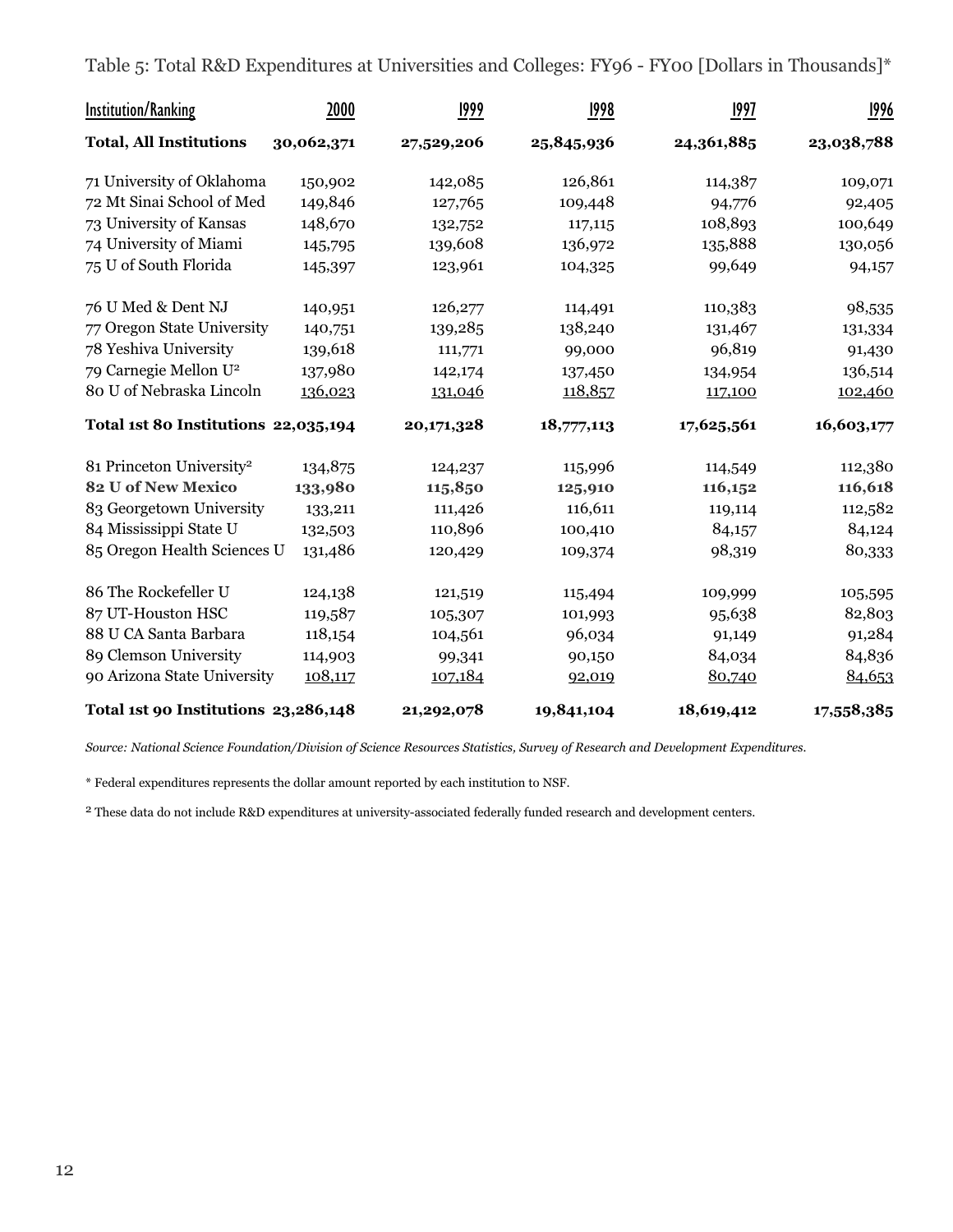Table 6: R&D Expenditures at Public Universities and Colleges by Source of Funds: FY00 [Dollars in Thousands]\*

| <b>Institution/Ranking</b>           | Total      | Federal Govt. | State & Local | Industry  | Institutional | <b>Other</b> |
|--------------------------------------|------------|---------------|---------------|-----------|---------------|--------------|
|                                      |            |               | Govts.        |           | <b>Funds</b>  |              |
| <b>Total, All Institutions</b>       | 20,517,436 | 10,637,880    | 2,009,336     | 1,446,530 | 4,992,452     | 1,431,238    |
| 41 University of Cincinnati          | 172,085    | 110,475       | 3,355         | 5,166     | 38,254        | 14,835       |
| 42 U of Tennessee System             | 163,690    | 72,059        | 30,922        | 12,740    | 30,537        | 17,432       |
| 43 SUNY Stony Brook                  | 163,307    | 96,641        | 4,355         | 7,567     | 48,191        | 6,553        |
| 44 U of Hawaii at Manoa              | 161,300    | 95,419        | 35,474        | 11,158    | 19,249        | $\Omega$     |
| 45 U of Connecticut                  | 161,084    | 66,144        | 14,106        | 13,540    | 54,002        | 13,292       |
| 46 U of Missouri Columbia            | 158,861    | 65,420        | 17,361        | 4,007     | 62,769        | 9,304        |
| 47 U CA Irvine                       | 158,437    | 88,274        | 5,259         | 18,615    | 27,168        | 19,121       |
| 48 Wayne State University            | 156,814    | 64,320        | 12,366        | 10,932    | 49,825        | 19,371       |
| 49 Colorado State University         | 152,279    | 101,429       | 19,695        | 6,519     | 24,205        | 431          |
| 50 University of Oklahoma            | 150,902    | 60,542        | 15,418        | 9,499     | 54,473        | 10,970       |
| Total 1st 50 Institutions 14,071,736 |            | 7,306,724     | 1,335,308     | 1,016,113 | 3,380,699     | 1,032,892    |
| 51 University of Kansas              | 148,670    | 68,950        | 5,486         | 15,712    | 46,754        | 11,768       |
| 52 U of South Florida                | 145,397    | 50,557        | 6,978         | 10,873    | 64,713        | 12,276       |
| 53 U Med & Dent NJ                   | 140,951    | 75,318        | 7,230         | 10,001    | 34,912        | 13,490       |
| 54 Oregon State University           | 140,751    | 80,398        | 31,434        | 141       | 23,904        | 4,874        |
| 55 U of Nebraska Lincoln             | 136,023    | 37,831        | 4,640         | 5,991     | 80,439        | 7,122        |
| 56 U of New Mexico                   | 133,980    | 100,442       | 1,904         | 1,853     | 25,321        | 4,460        |
| 57 Mississippi State U               | 132,503    | 53,808        | 30,317        | 7,955     | 40,423        | $\Omega$     |
| 58 Oregon Health Sci U               | 131,486    | 109,165       | 1,956         | 12,430    | $\mathbf{O}$  | 7,935        |
| 59 UT Houston Health Sci Ctr         | 119,587    | 79,665        | 2,803         | 13,029    | 7,995         | 16,095       |
| 60 U CA Santa Barbara                | 118,154    | 80,754        | 2,375         | 5,499     | 18,973        | 10,553       |
| Total 1st 60 Institutions 15,419,238 |            | 8,043,612     | 1,430,431     | 1,099,597 | 3,724,133     | 1,121,465    |

*Source: National Science Foundation/Division of Science Resources Statistics, Survey of Research and Development Expenditures at Universities and Colleges, Fiscal Year 2000.*

\* Federal expenditures represents the dollar amount reported by each institution to NSF.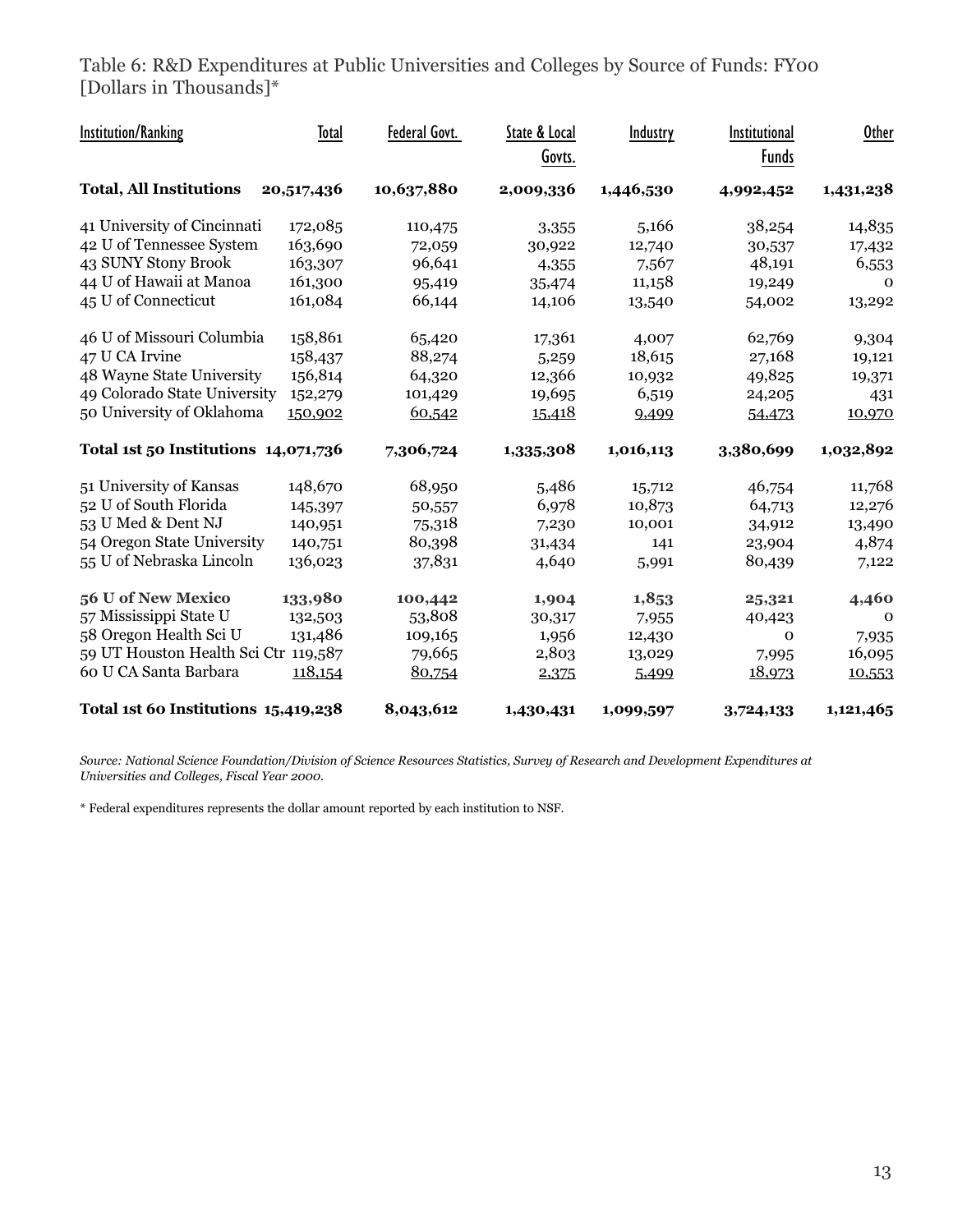Table 7: Federal Obligations for Science and Engineering Research and Development to the 100 Universities and Colleges Receiving the Largest Amounts, Ranked by Total Amount Received: FY00 [Dollars in Thousands]\*

| <b>Institution/Ranking</b>       | \$ Amount  |
|----------------------------------|------------|
| <b>Total, All Institutions</b>   | 17,281,012 |
| 51 Yeshiva University NY         | 109,107    |
| 52 U of IL Chicago               | 99,629     |
| 53 U of CA Irvine                | 97,282     |
| 54 Michigan State U              | 91,800     |
| 55 Rutgers St U of NJ            | 91,425     |
| 56 U of MD Baltimore             | 90,846     |
| 57 U of TX MD Anderson Cancer    | 90,566     |
| 58 U of Med & Dent of NJ         | 90,495     |
| 59 Princeton University          | 89,318     |
| 60 Carnegie Mellon U             | 88,258     |
| <b>Total 1st 60 Institutions</b> | 11,721,831 |
| 61 U Corp for Atmosph Research   | 87,305     |
| <b>62 U of New Mexico</b>        | 87,066     |
| 63 Georgetown University         | 86,848     |
| 64 Purdue University             | 86,178     |
| 65 U of Kentucky All Campuses    | 85,447     |
| 66 LA St U All Campuses          | 85,054     |
| 67 SUNY at Stony Brook           | 84,496     |
| 68 U of TX Houston Hlth Sci      | 83,810     |
| 69 U of Cincinnati               | 78,089     |
| 70 U of MA Worcester             | 75,055     |
| <b>Total 1st 70 Institutions</b> | 12,561,179 |

*Source: National Science Foundation/Division of Science Resources Statistics, Survey of Federal Science and Engineering Support to Universities, Colleges, and Nonprofit Institutions, Fiscal Year 2000.*

\*Federal obligations data is submitted to NSF by federal funding agencies and represents new funds awarded for that fiscal year.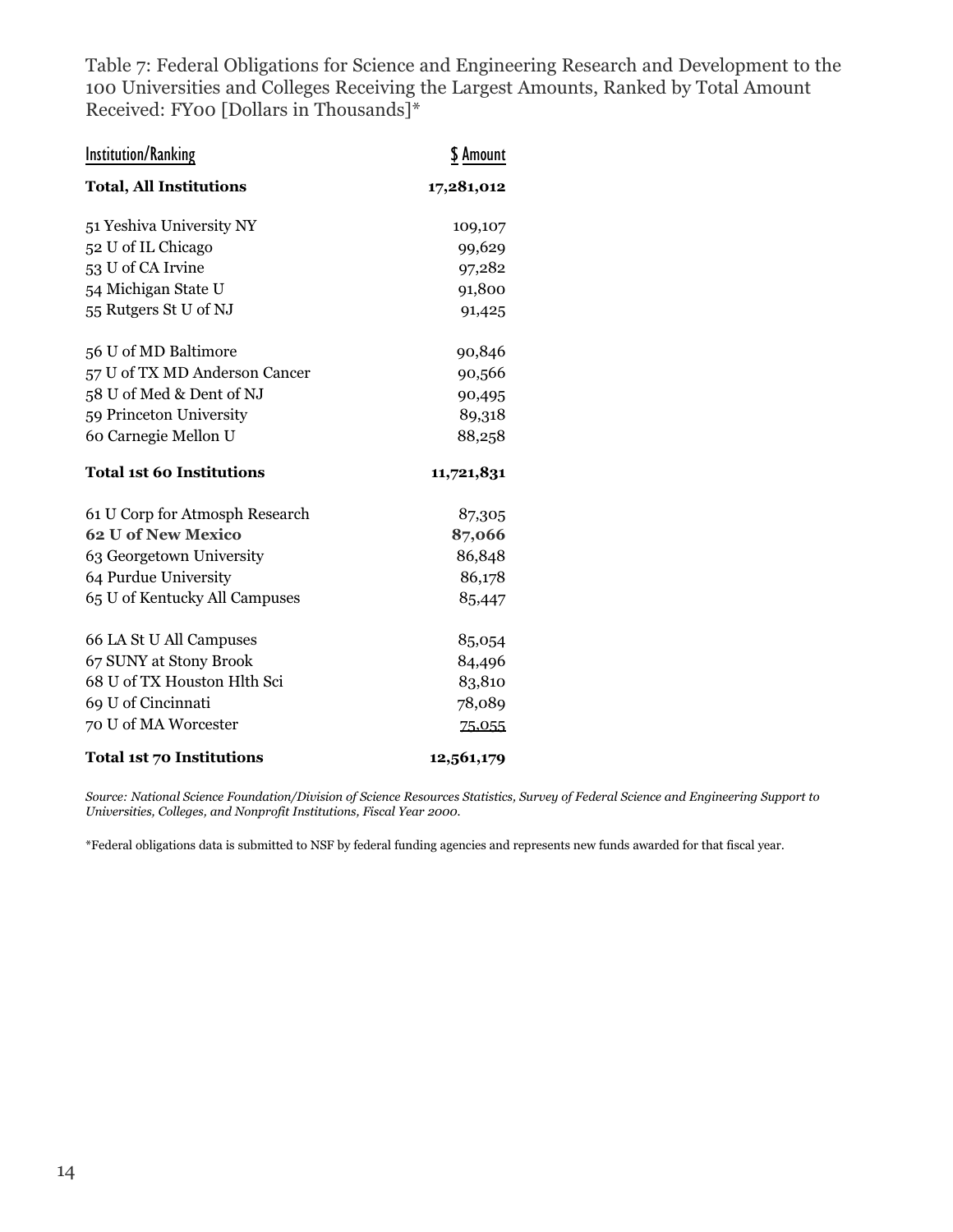Table 8: Federal Obligations for Science and Engineering to the 100 Universities and Colleges Receiving the Largest Amounts, Ranked by Total Amount Received in FY00: FY96 - FY00 [Dollars in Thousands]\*

| <b>Institution/Ranking</b>            | 1996       | 1997       | 1998       | 1999       | 2000       |
|---------------------------------------|------------|------------|------------|------------|------------|
| <b>Total, All Institutions</b>        | 14,449,919 | 15,095,984 | 16,093,819 | 18,057,927 | 19,879,155 |
| 51 U Corp for Atmosph Rsch            | 22,544     | 16,361     | 92,000     | 115,158    | 116,680    |
| 52 Yeshiva University NY              | 78,018     | 85,332     | 100,569    | 103,908    | 115,841    |
| 53 Michigan State University          | 85,425     | 85,312     | 96,979     | 111,950    | 114,848    |
| 54 U of IL Chicago                    | 61,552     | 65,237     | 82,041     | 103,887    | 111,829    |
| 55 Purdue University                  | 88,311     | 96,044     | 86,074     | 92,527     | 107,299    |
| 56 Rutgers St U of NJ                 | 78,380     | 84,578     | 85,993     | 93,125     | 105,843    |
| 57 U of Kentucky All Cmp              | 70,192     | 75,649     | 74,704     | 89,913     | 103,344    |
| 58 U of CA Irvine                     | 69,861     | 71,464     | 77,401     | 103,756    | 102,447    |
| 59 U of MD Baltimore                  | 71,966     | 73,372     | 84,641     | 89,547     | 99,000     |
| 60 LA State U All Cmp                 | 75,233     | 81,845     | 90,839     | 114,345    | 98,363     |
| Total, 1st 60 Institutions            | 9,345,751  | 9,708,901  | 10,496,542 | 11,795,424 | 12,979,602 |
| 61 U of Missouri Columbia             | 45,246     | 57,999     | 64,594     | 70,956     | 98,332     |
| 62 Carnegie Mellon U                  | 99,441     | 104,248    | 90,008     | 101,532    | 95,881     |
| 63 U Med & Dent of NJ                 | 56,845     | 62,093     | 64,763     | 74,094     | 95,291     |
| 64 Princeton University               | 75,068     | 77,751     | 85,097     | 84,021     | 94,086     |
| 65 U of New Mexico                    | 65,459     | 65,412     | 71,889     | 82,470     | 92,780     |
| 66 U TX MD Anderson Cancr             | 56,618     | 60,612     | 67,891     | 85,167     | 92,691     |
| 67 Texas A&M U                        | 86,254     | 85,069     | 64,395     | 92,625     | 91,167     |
| 68 Georgetown University              | 95,072     | 67,052     | 68,729     | 97,440     | 91,160     |
| 69 NC State U                         | 77,041     | 79,728     | 79,368     | 87,947     | 90,745     |
| 70 SUNY at Stony Brook                | 82,702     | 83,123     | 83,338     | 87,913     | 89,734     |
| Total, 1st 70 Institutions 10,085,497 |            | 10,451,988 | 11,236,614 | 12,659,589 | 13,911,469 |

*Source: National Science Foundation/Division of Science Resources Statistics, Survey of Federal Science and Engineering Support to Universities, Colleges, and Nonprofit Institutions, Fiscal Year 2000.*

\*Federal obligations data is submitted to NSF by federal funding agencies and represents new funds awarded for that fiscal year.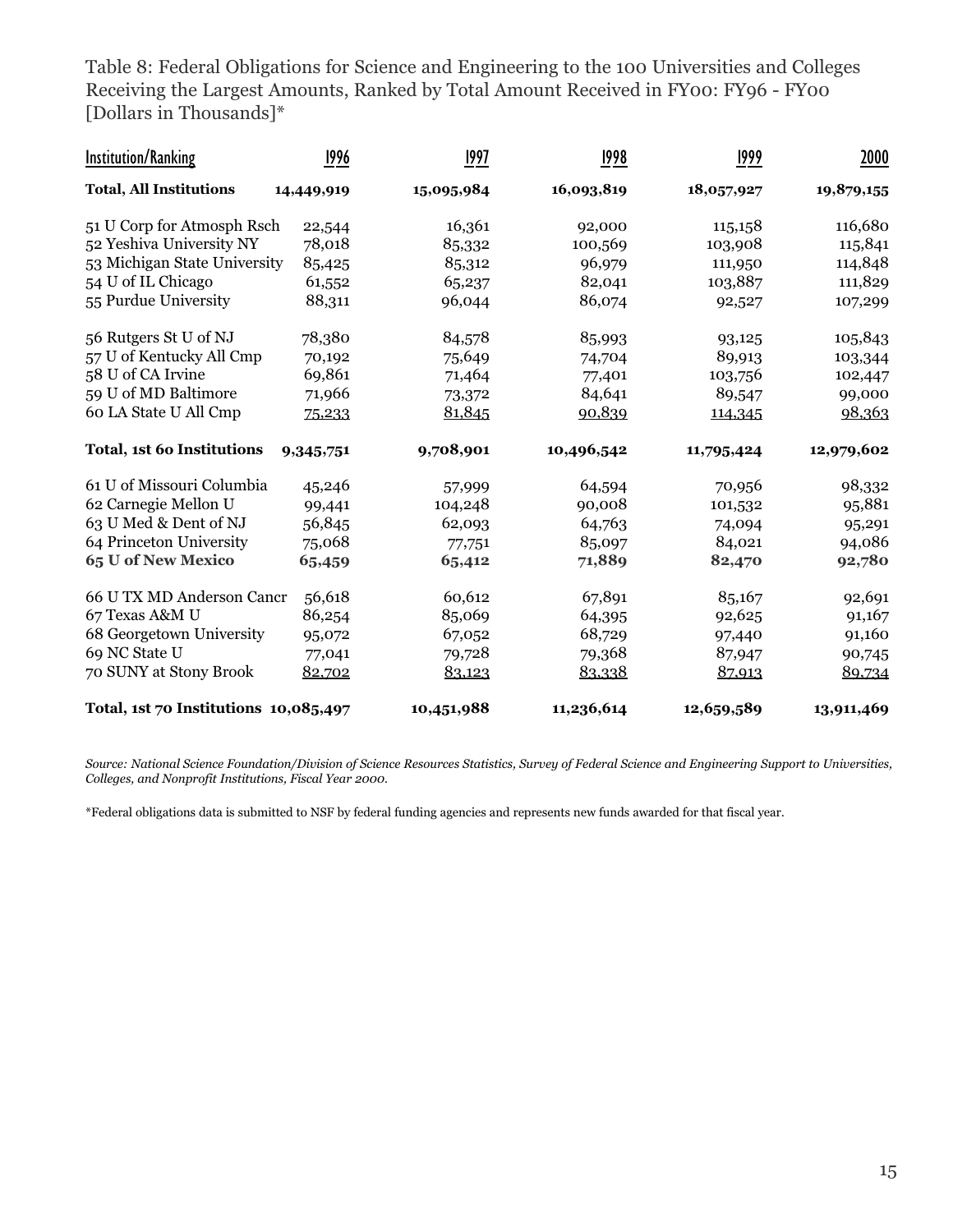## unm figures



Figure 2: Contract and Grant Awards by Source of Funds FY02

Figure 3: Breakdown of Federal Funds FY02

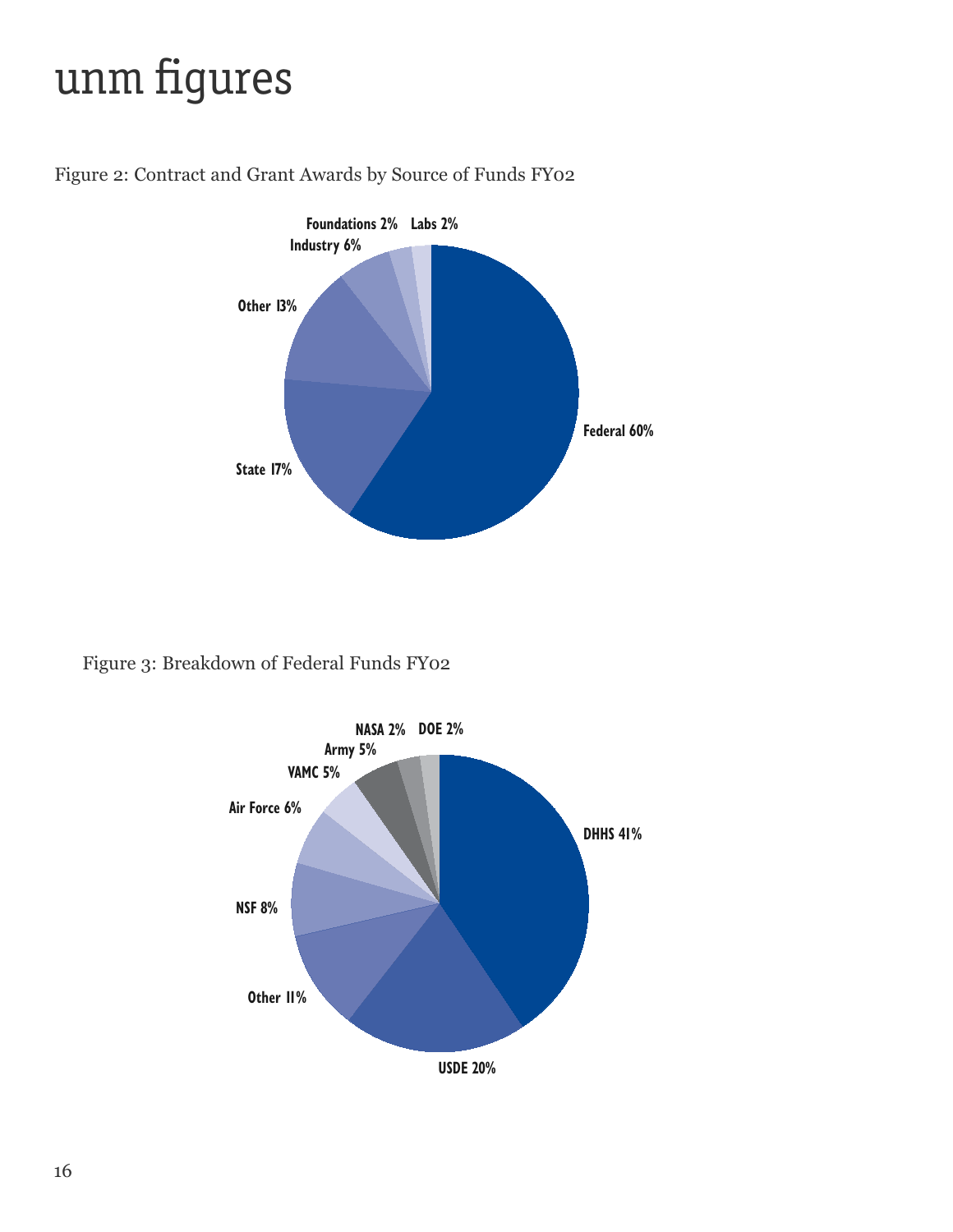

Figure 4: Contract and Grant Awards by Unit FY02

Figure 5: Total Contract and Grant Awards Ten Year History FY93 - FY02

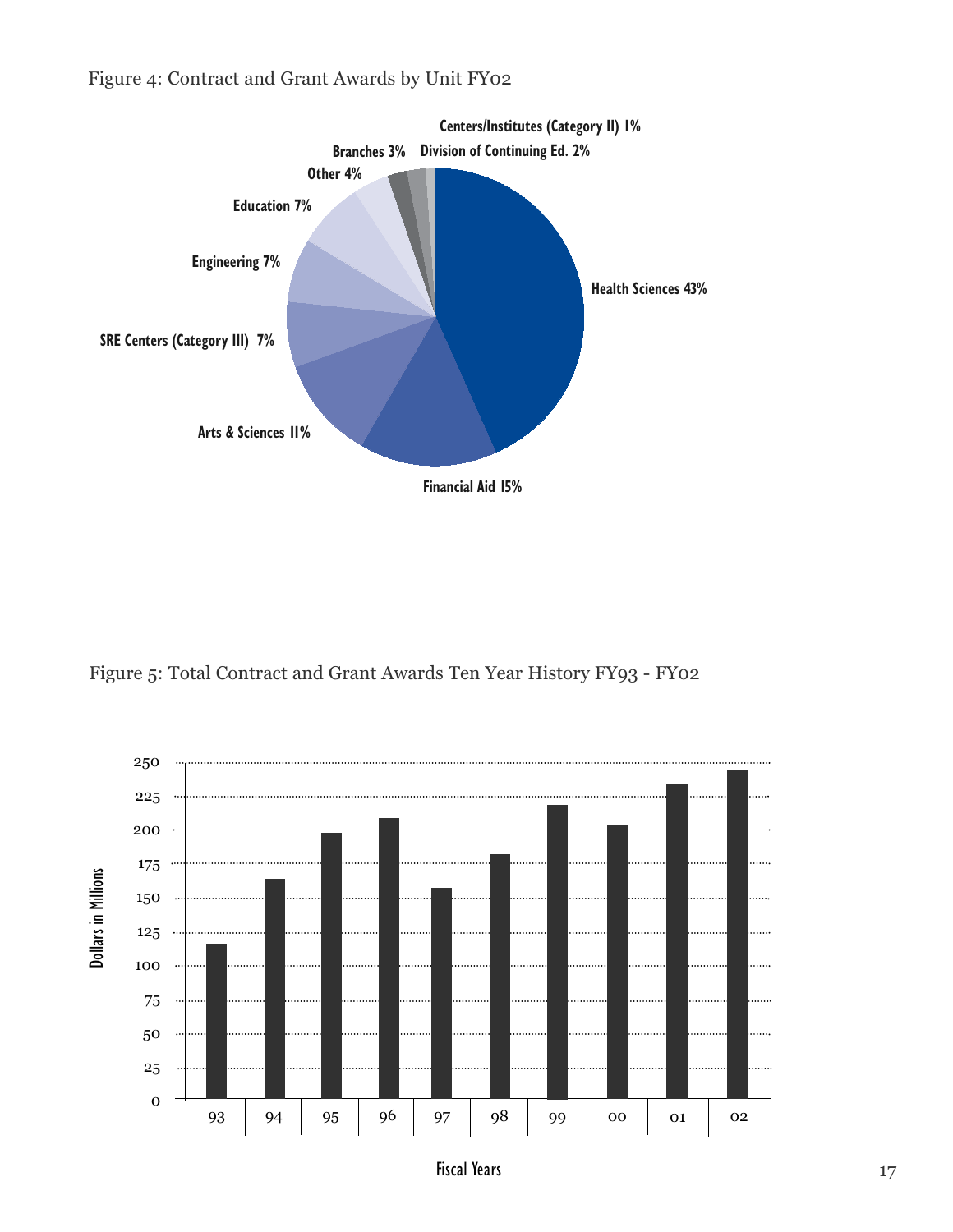#### Figure 6: Contract and Grant Expenditures by Unit FY02



Figure 7: Total Contract and Grant Expenditures Ten Year History FY93 - FY02◊



*◊ Please see "References," page 32.*

*Note: Financial aid, endowments, fellowships, and F&A are not included in this graph.*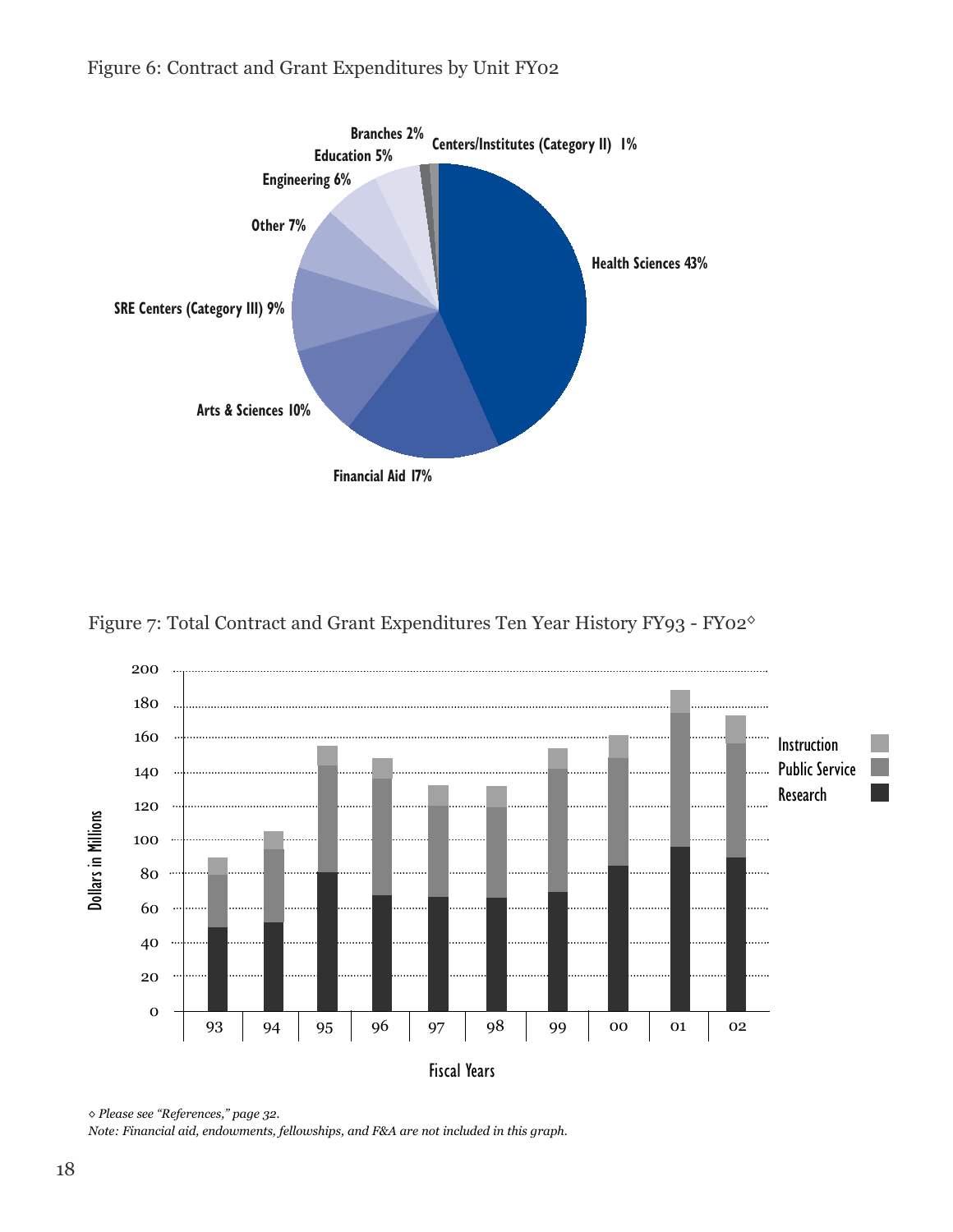#### Figure 8: Proposals by Unit FY02



Figure 9: Facilities and Administrative Costs Generated by Unit FY02



**Arts & Sciences 18%**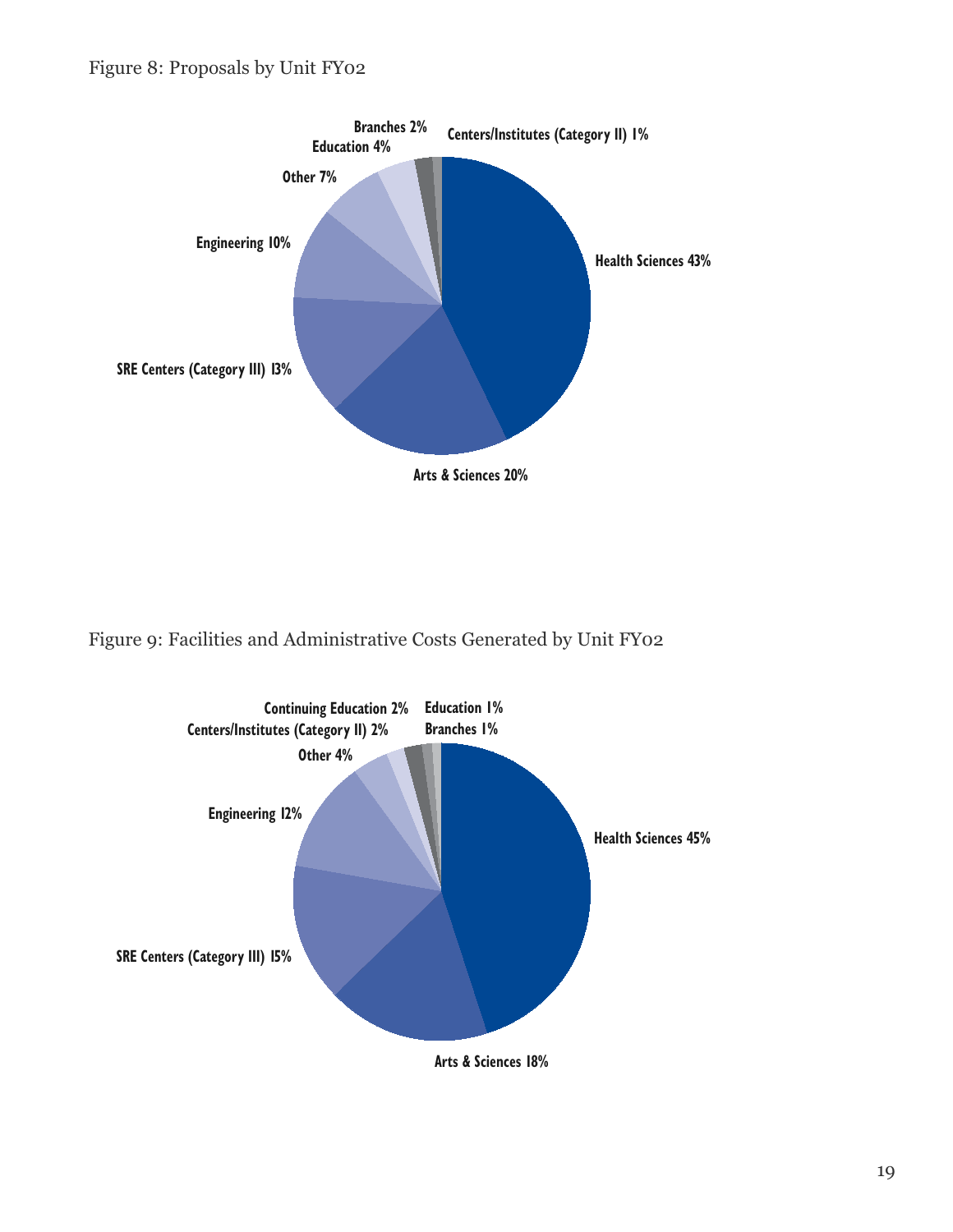### awards

External sponsored support at the University of New Mexico has increased 99 percent over a ten-year period. In FY02 UNM received \$247.6M for 1,507 awards. The Health Sciences Center had the largest percentage of contract and grant awards, 43%, for a total \$106.8M. The College of Arts and Sciences accounted for 11% of the awards, for a total of \$28.4M, and the School of Engineering accounted for 7% of the awards, for a total of \$18.3M. Table 9 reflects the number of contract and grants awarded from FY93 through FY02. Tables 10 through 14 and Figure 10 summarize awards dollar details by sources of funds and campus area. Figures 11 and 12 summarize awards dollars for the centers and for the departments whose principal investigators are involved.

| <u>Year</u> | Main          | HSC          | Total         |
|-------------|---------------|--------------|---------------|
| 1993        | 89,023,122    | 35, 193, 405 | 124,216,527   |
| 1994        | 129,434,866   | 37, 153, 847 | 166,588,713   |
| 1995        | 151,705,415   | 45,238,026   | 196,943,441   |
| 1996        | 113,661,750   | 50,661,741   | 164,323,491   |
| 1997        | 109,623,005   | 50,062,341   | 159,685,346   |
| 1998        | 121, 291, 377 | 54,539,233   | 175,830,610   |
| 1999        | 148,630,252   | 69,997,296   | 218,627,548   |
| 2000        | 135,775,784   | 77,516,603   | 213, 292, 387 |
| 2001        | 147,240,410   | 88,490,573   | 235,730,983   |
| 2002        | 140,810,984   | 106,822,522  | 247,633,506   |

#### Table 9: Award Dollars FY93 - FY02

#### Table 10: Award Dollars by Source of Funds FY01 - FY02

| <b>Source</b>              | FY01          | FY <sub>02</sub>  | % Change |
|----------------------------|---------------|-------------------|----------|
| <b>Federal Agencies</b>    | \$145,649,429 | \$148,685,121     | $+2\%$   |
| <b>State of New Mexico</b> | 34,915,966    | 42,655,810        | $+22%$   |
| National Laboratories      | 8,557,216     | 5,631,388         | $-34%$   |
| Industry                   | 11,947,239    | 14,127,240        | $+18%$   |
| Foundations                | 8,676,914     | 4,077,745         | $-53%$   |
| Other                      | 25,984,219    | <u>32,456,202</u> | $+20%$   |
| <b>Total</b>               | \$235,730,983 | \$247,633,506     | $+5\%$   |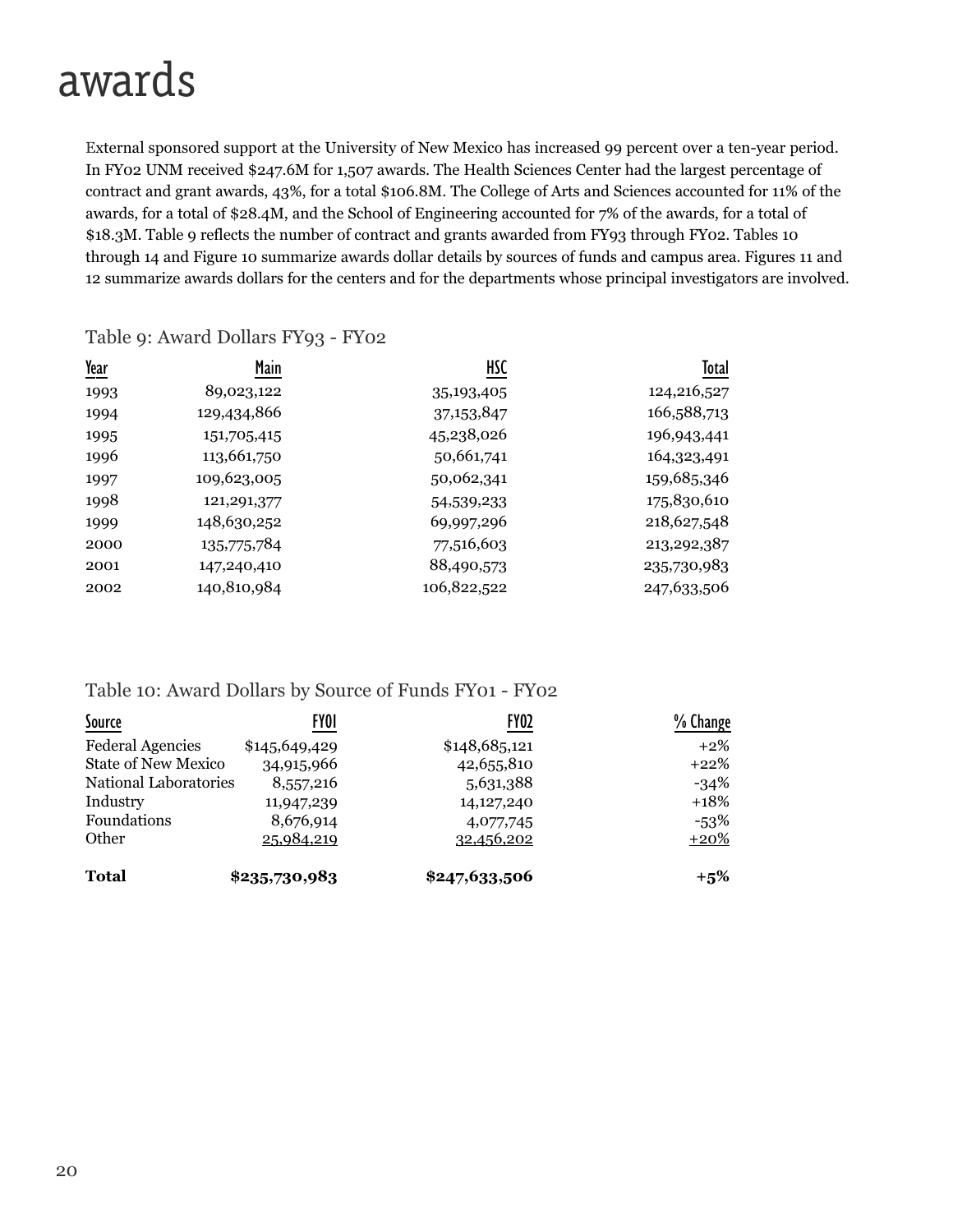Table 11: Award Dollars by Campus Area FY01 - FY02

| Campus Areas                                                            | FY01                      | <b>FY02</b>                |
|-------------------------------------------------------------------------|---------------------------|----------------------------|
| <b>Main Campus</b>                                                      |                           |                            |
| Anderson Schools of Management                                          | \$130,733                 | \$297,500                  |
| College of Arts and Sciences                                            | 26,243,840                | 28,403,356                 |
| College of Education                                                    | 10,483,851                | 16,668,320                 |
| College of Fine Arts                                                    | 115,000                   | 956,049                    |
| Division of Continuing Education                                        | 3,220,325                 | 3,791,747                  |
| School of Architecture and Planning                                     | 587,459                   | 223,164                    |
| School of Engineering                                                   | 16,132,006                | 18,280,347                 |
| School of Law                                                           | 3,468,152                 | 918,917                    |
| <b>Financial Aid</b>                                                    | 34,547,063                | 37,120,315                 |
| <b>Branches</b>                                                         | 5,032,015                 | 7,187,419                  |
| UNM Centers/Institutes (Category II)*                                   | 6,901,052                 | 1,745,389                  |
| UNM SRE Centers (Category III)**                                        | 29,624,794                | 18,237,342                 |
| Other#                                                                  | 10,754,120                | 6,981,119                  |
| <b>Health Sciences Center</b>                                           |                           |                            |
| Vice President for HSC and Other##                                      | 3,245,051                 | 6,040,054                  |
| School of Medicine                                                      | 68,845,720                | 84,963,361                 |
| <b>College of Nursing</b>                                               | 415,288                   | 1,449,100                  |
| <b>College of Pharmacy</b>                                              | 2,984,514                 | 2,733,052                  |
| Cancer Research and Treatment Center <sup>+</sup>                       | 13,000,000                | 11,636,955                 |
| <b>Sub Total Main Campus</b><br><b>Sub Total Health Sciences Center</b> | 143,493,671<br>88,490,573 | 140,810,984<br>106,822,522 |
| <b>Total</b>                                                            | \$235,730,983             | \$247,633,506              |

*\*, \*\*, ‡, ‡‡, † See "References," page 32.*

Table 12: Award Dollars by Source of Funds: Funds Distribution FY02

| Source                     | Fin. Aid     | Main          | HSC           | Total         | $\frac{\%}{\sqrt{2}}$ |
|----------------------------|--------------|---------------|---------------|---------------|-----------------------|
| <b>Federal Agencies</b>    | \$22,638,939 | \$58,105,133  | \$67,941,049  | \$148,685,121 | 60%                   |
| <b>State of New Mexico</b> | 14,481,376   | 15,892,150    | 12,282,284    | 42,655,810    | 17%                   |
| National Laboratories      | 0            | 4,743,698     | 887,690       | 5,631,388     | $2\%$                 |
| Industry                   | $\Omega$     | 4,052,693     | 10,074,547    | 14,127,240    | 6%                    |
| <b>Foundations</b>         | $\Omega$     | 1,484,055     | 2,593,690     | 4,077,745     | $2\%$                 |
| Other                      | $\Omega$     | 19,412,940    | 13,043,262    | 32,456,202    | 13%                   |
| <b>Total</b>               | \$37,120,315 | \$103,690,669 | \$106,822,522 | \$247,633,506 | 100%                  |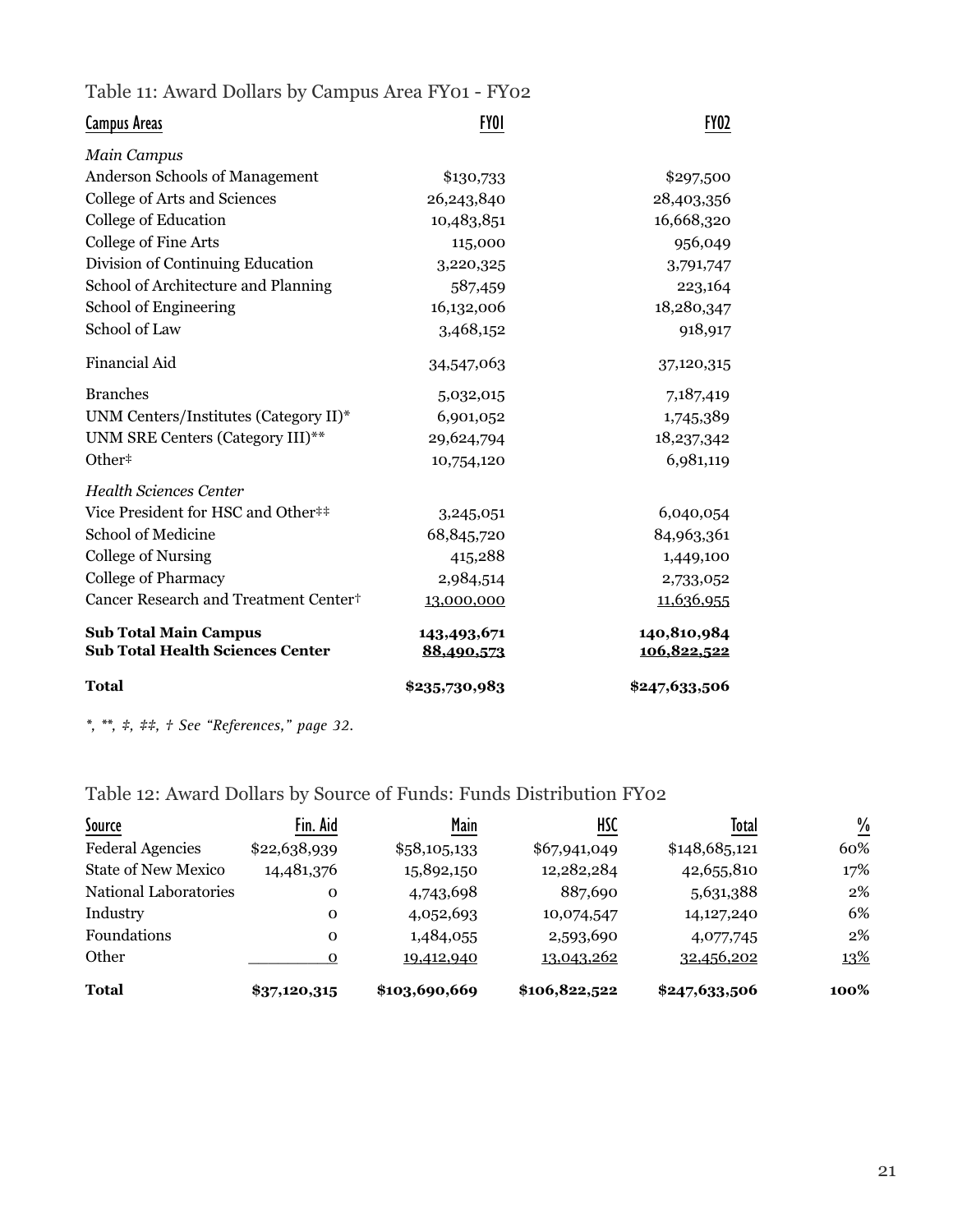#### Table 13: Awards by Campus Area FY02

| Campus Area                                       | # of Awards | \$ Amount     |
|---------------------------------------------------|-------------|---------------|
| Main Campus                                       |             |               |
| Anderson Schools of Management                    | 10          | \$297,500     |
| College of Arts and Sciences                      | 325         | 28,403,356    |
| College of Education                              | 71          | 16,668,320    |
| College of Fine Arts                              | 5           | 956,049       |
| Division of Continuing Education                  | 5           | 3,791,747     |
| School of Architecture and Planning               | 6           | 223,164       |
| School of Engineering                             | 197         | 18,280,347    |
| School of Law                                     | 14          | 918,917       |
| <b>Financial Aid</b>                              | 9           | 37,120,315    |
| <b>Branches</b>                                   | 67          | 7,187,419     |
| UNM Centers/Institutes (Category II)*             | 25          | 1,745,389     |
| UNM SRE Centers (Category III)**                  | 106         | 18,237,342    |
| Other#                                            | 41          | 6,981,119     |
| <b>Health Sciences Center</b>                     |             |               |
| Vice President for HSC and Other##                | 27          | 6,040,054     |
| School of Medicine                                | 511         | 84,963,361    |
| College of Nursing                                | 13          | 1,449,100     |
| <b>College of Pharmacy</b>                        | 22          | 2,733,052     |
| Cancer Research and Treatment Center <sup>+</sup> | 53          | 11,636,955    |
| <b>Sub Total Main Campus</b>                      | 881         | 140,810,984   |
| <b>Sub Total Health Sciences Center</b>           | 626         | 106,822,522   |
| <b>Grand Total</b>                                | 1,507       | \$247,633,506 |

*\*, \*\*, ‡, ‡‡, † See "References," page 32.*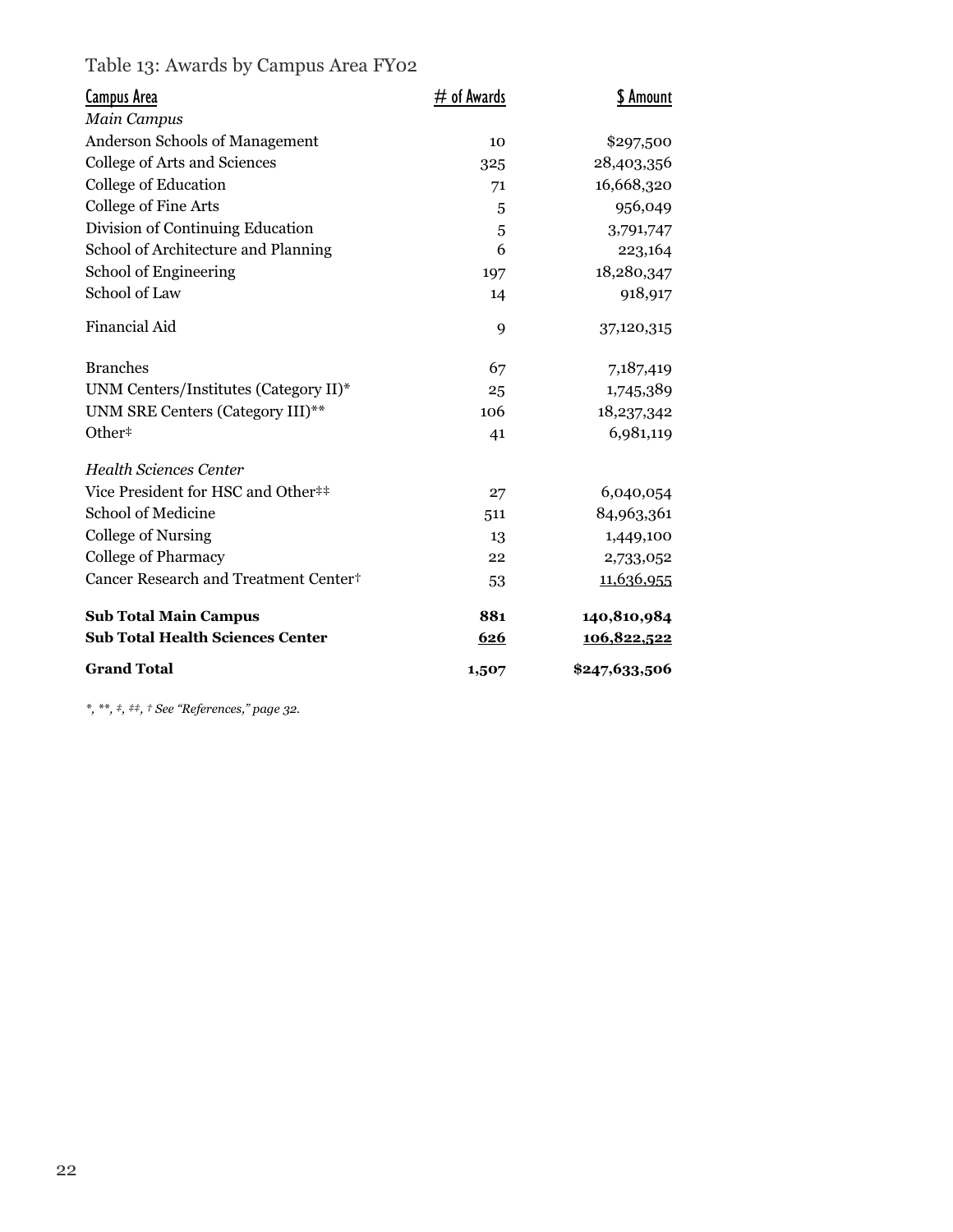Table 14: Funding Agencies Providing More Than \$2M in Support FY02

| <b>Agency</b>                                 | \$ Amount    |
|-----------------------------------------------|--------------|
| U.S. Department of Health and Human Services  | \$61,020,124 |
| <b>State of New Mexico</b>                    | 42,655,810   |
| U.S. Department of Education                  | 29,145,399   |
| National Science Foundation                   | 12,384,346   |
| U.S. Air Force                                | 8,970,678    |
| <b>Veterans Administration Medical Center</b> | 8, 147, 575  |
| U.S. Army                                     | 7,716,591    |
| Albuquerque Public Schools                    | 7,292,397    |
| Sandia National Laboratories                  | 3,295,962    |
| City of Albuquerque                           | 3,033,896    |
| Department of Energy                          | 2,872,656    |
| Merck & Co.                                   | 2,767,858    |
| National Aeronautics and Space Administration | 2,714,376    |
| <b>MIND</b> Institute                         | 2,369,250    |
| Defense Advanced Research Projects Agency     | 2,335,409    |
| U.S. Navy                                     | 2,064,595    |
| Los Alamos National Laboratory                | 2,013,126    |

#### Figure 10: Funding Agencies Providing More Than \$2M FY02



Agency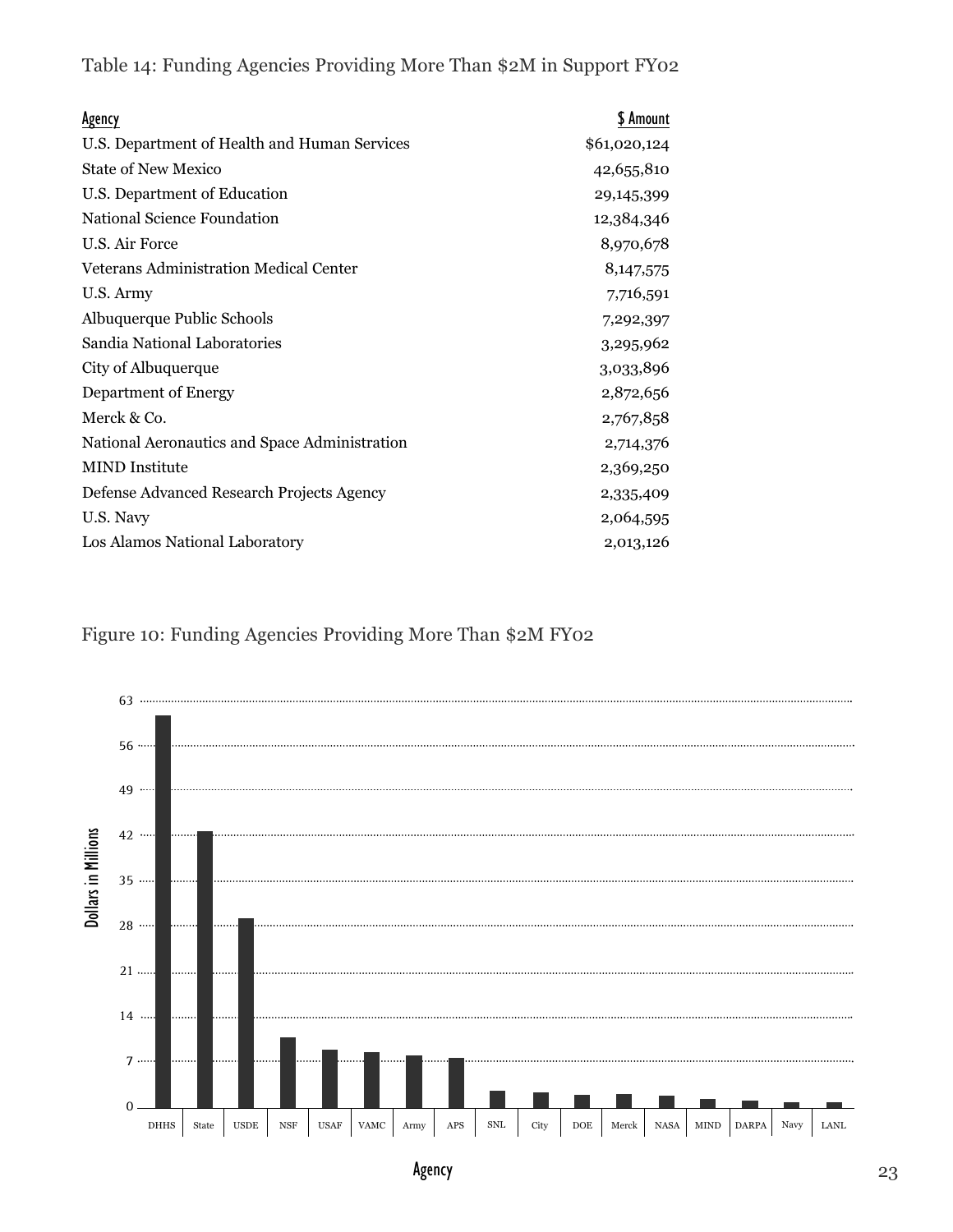#### Figure 11: Contract & Grants Awards by Centers/Institutes II and III FY02



CASAA = Center on Alcoholism, Substance Abuse and Addictions; CHTM = Center for High Technology Materials; CMEM = Center for Micro-Engineered Materials; HPCERC = High Performance Computing, Education and Research Center; IARS = Institute for Applied Research Services; LAII = Latin American and Iberian Institute; MRC = Microelectronics Research Center; SHRI = Southwest Hispanic Research Institute.

#### Figure 12: Contract & Grants Awards for Centers/Institutes II and III by PI's Department FY02

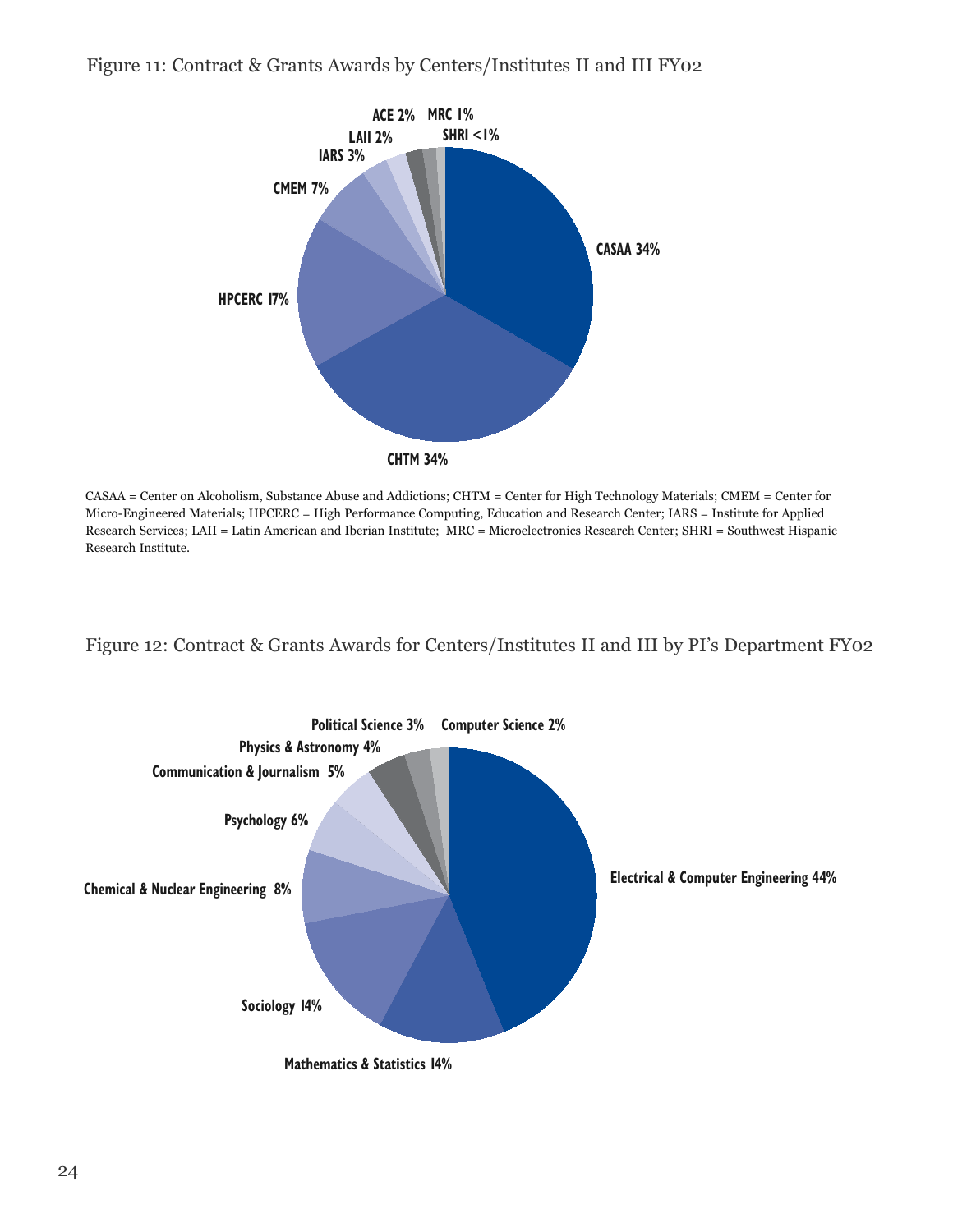# funding trends

Figure 13: Five Year Funding Trends by Source of Funds: Federal Awards FY98 - FY02



Figure 14: Five Year Funding Trends by Source of Funds: Foundation Awards FY98 - FY02







Fiscal Year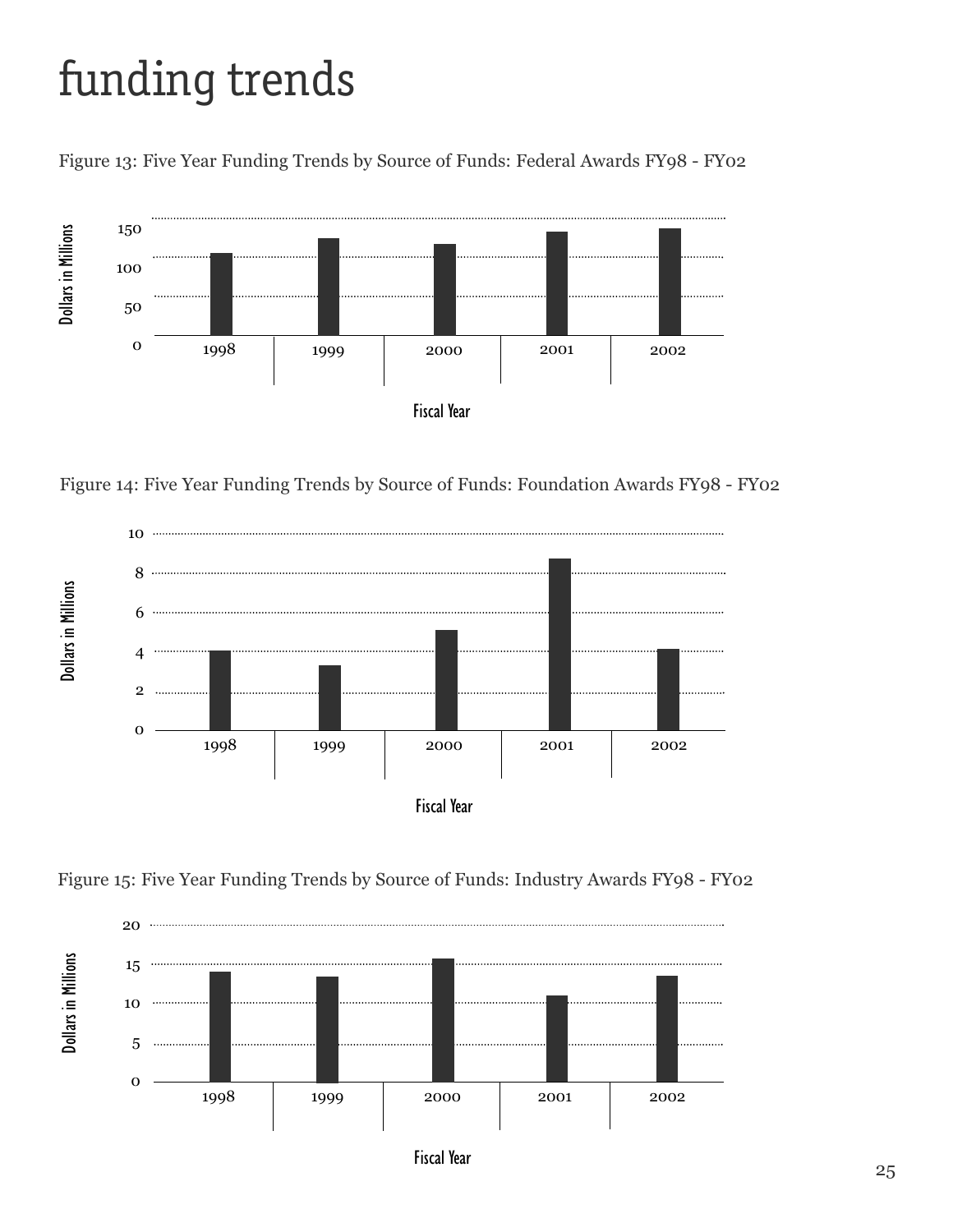

Figure 16: Five Year Funding Trends by Source of Funds: National Lab Awards FY98 - FY02

Figure 17: Five Year Funding Trends by Source of Funds: State Awards FY98 - FY02





Figure 18: Five Year Funding Trends by Source of Funds: Other Awards FY98 - FY02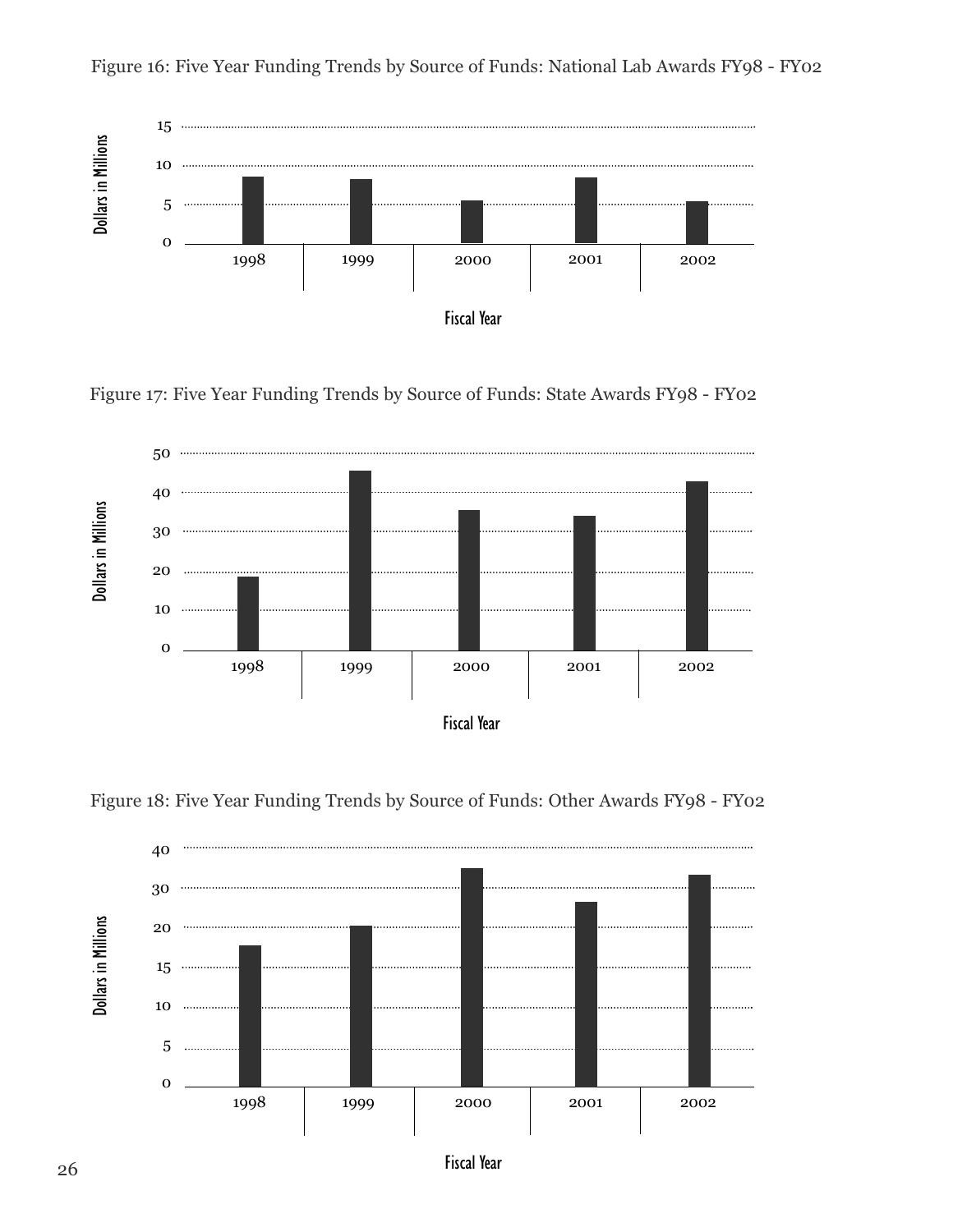## proposals

During FY02, 1,813 proposals were submitted by UNM faculty and staff.

| Campus Area                                       | <b>Number of Proposals</b> | \$ Amount Requested |
|---------------------------------------------------|----------------------------|---------------------|
| Main Campus                                       |                            |                     |
| <b>Anderson Schools of Management</b>             | 9                          | \$133,700           |
| College of Arts and Sciences                      | 347                        | 74,089,109          |
| College of Education                              | 75                         | 14,951,296          |
| College of Fine Arts                              | 8                          | 1,168,823           |
| Division of Continuing Education                  | 3                          | 809,364             |
| School of Architecture and Planning               | 13                         | 439,548             |
| School of Engineering                             | 211                        | 37,958,622          |
| School of Law                                     | 15                         | 1,078,092           |
| <b>Branches</b>                                   | 56                         | 7,193,981           |
| UNM Centers/Institutes (Category II)*             | 25                         | 2,870,858           |
| UNM SRE Centers (Category III)**                  | 106                        | 48,185,663          |
| Other <sup>#</sup>                                | 85                         | 21,011,481          |
| <b>Health Sciences Center</b>                     |                            |                     |
| Vice President for HSC and Other##                | 20                         | 2,885,225           |
| School of Medicine                                | 721                        | 128,156,941         |
| College of Nursing                                | 18                         | 1,887,577           |
| College of Pharmacy                               | 33                         | 3,771,086           |
| Cancer Research and Treatment Center <sup>+</sup> | 68                         | 19,384,652          |
| <b>Sub Total Main Campus</b>                      | 953                        | 209,890,537         |
| <b>Sub Total Health Sciences Center</b>           | 860                        | 156,085,481         |
| Total                                             | 1,813                      | \$365,976,018       |

Table 15: Proposals by Campus Area: School, College and Division FY02

*\*, \*\*, ‡, ‡‡, † See "References," page 32.*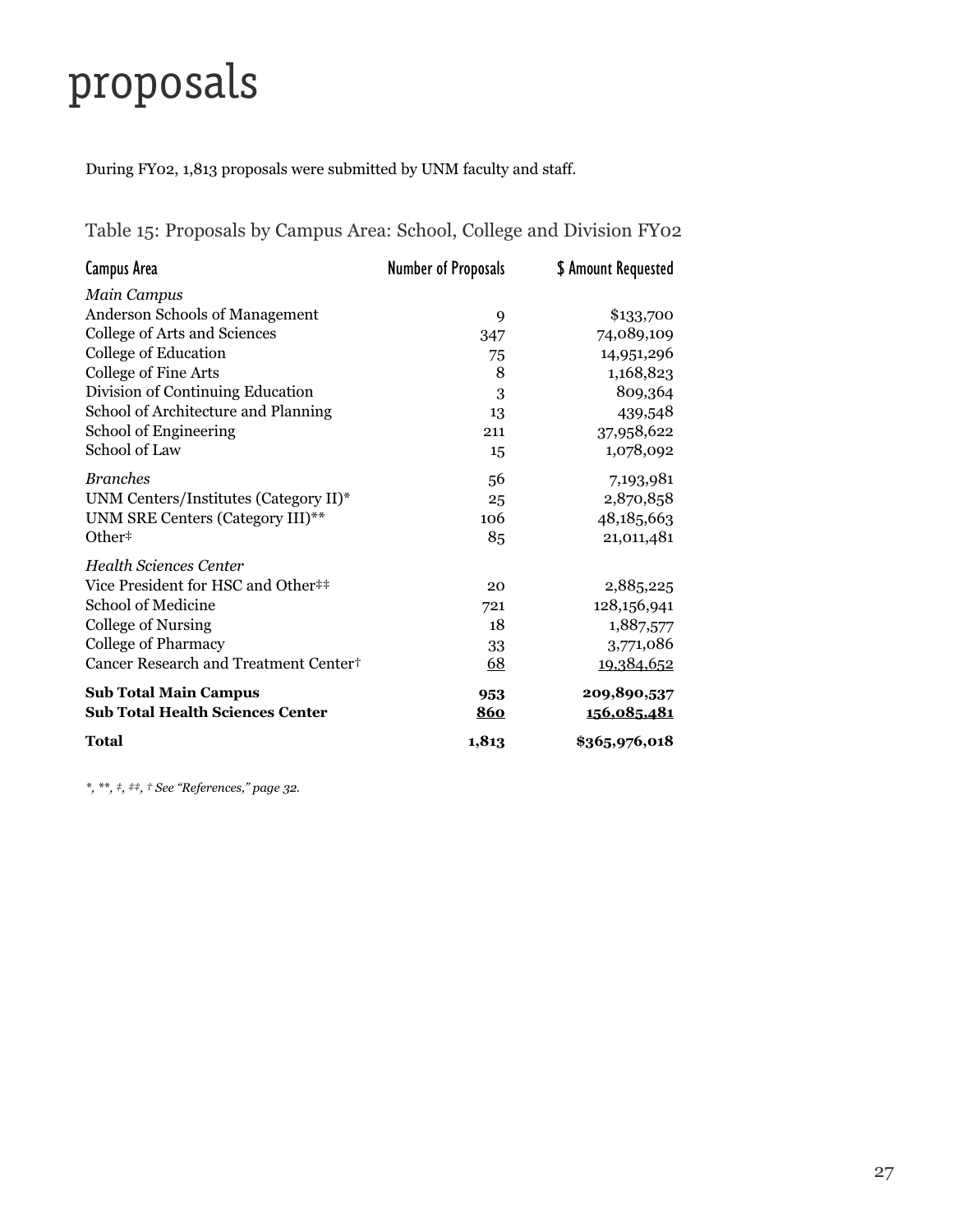### expenditures

During FY02, expenditures at UNM were \$215.3M<sup>\o</sup>, of which \$122.4M were due to the main campus and \$92.9M were due to HSC. This number represents expenses actually incurred for items such as salaries, fringe benefits, materials, services, equipment, and travel (excluding F&A costs).

Table 16: UNM Contract and Grant Expenditures FY02

| College/School/Division                                      | <b>Expenditures</b> |
|--------------------------------------------------------------|---------------------|
| <b>Main Campus</b>                                           |                     |
| Anderson Schools of Management                               | \$121,918           |
| College of Arts and Sciences                                 | 20,567,817          |
| College of Education                                         | 11,010,635          |
| College of Fine Arts                                         | 107,758             |
| Division of Continuing Education                             | 4,319,188           |
| School of Architecture and Planning                          | 222,993             |
| School of Engineering                                        | 12,964,241          |
| School of Law                                                | 1,170,123           |
| <b>UNM Centers/Institutes (Category II)</b>                  |                     |
| Center for Radioactive Waste Management                      | 38,404              |
| Center for Autonomous Control Engineering                    | (48, 845)           |
| <b>Institute for Applied Research Services</b>               | 692,458             |
| Latin American and Iberian Institute                         | 476,133             |
| Microelectronics Research Center                             | 1,267,273           |
| Southwest Hispanic Research Institute                        | 963                 |
| UNM Strategic Research Emphasis Centers (Category III)       |                     |
| Center on Alcoholism, Substance Abuse and Addictions         | 4,598,739           |
| Center for High Technology Materials                         | 5,593,851           |
| Center for Micro-Engineered Materials                        | 1,474,855           |
| High Performance Computing, Education and Research Center    | 7,583,413           |
| <b>Branch Campuses</b>                                       |                     |
| Gallup                                                       | 1,851,230           |
| Los Alamos                                                   | 394,614             |
| <b>Taos Education Center</b>                                 | 662,869             |
| Valencia                                                     | 2,187,960           |
| Financial Aid                                                | 37,120,315          |
| Other <sup>#</sup>                                           | 8,013,428           |
|                                                              |                     |
| Health Sciences Center<br>Vice President for HSC and Other## |                     |
| School of Medicine                                           | 1,939,687           |
|                                                              | 79,354,244          |
| College of Nursing                                           | 844,365             |
| <b>College of Pharmacy</b>                                   | 1,946,740           |
| Cancer Research and Treatment Center <sup>+</sup>            | 8,785,578           |
| <b>Sub Total Main Campus</b>                                 | 122,392,333         |
| <b>Sub Total Health Sciences Center</b>                      | 92,870,584          |
| Total                                                        | \$215,262,917       |
|                                                              |                     |

*◊, ‡, ‡‡, † See "References," page 32.*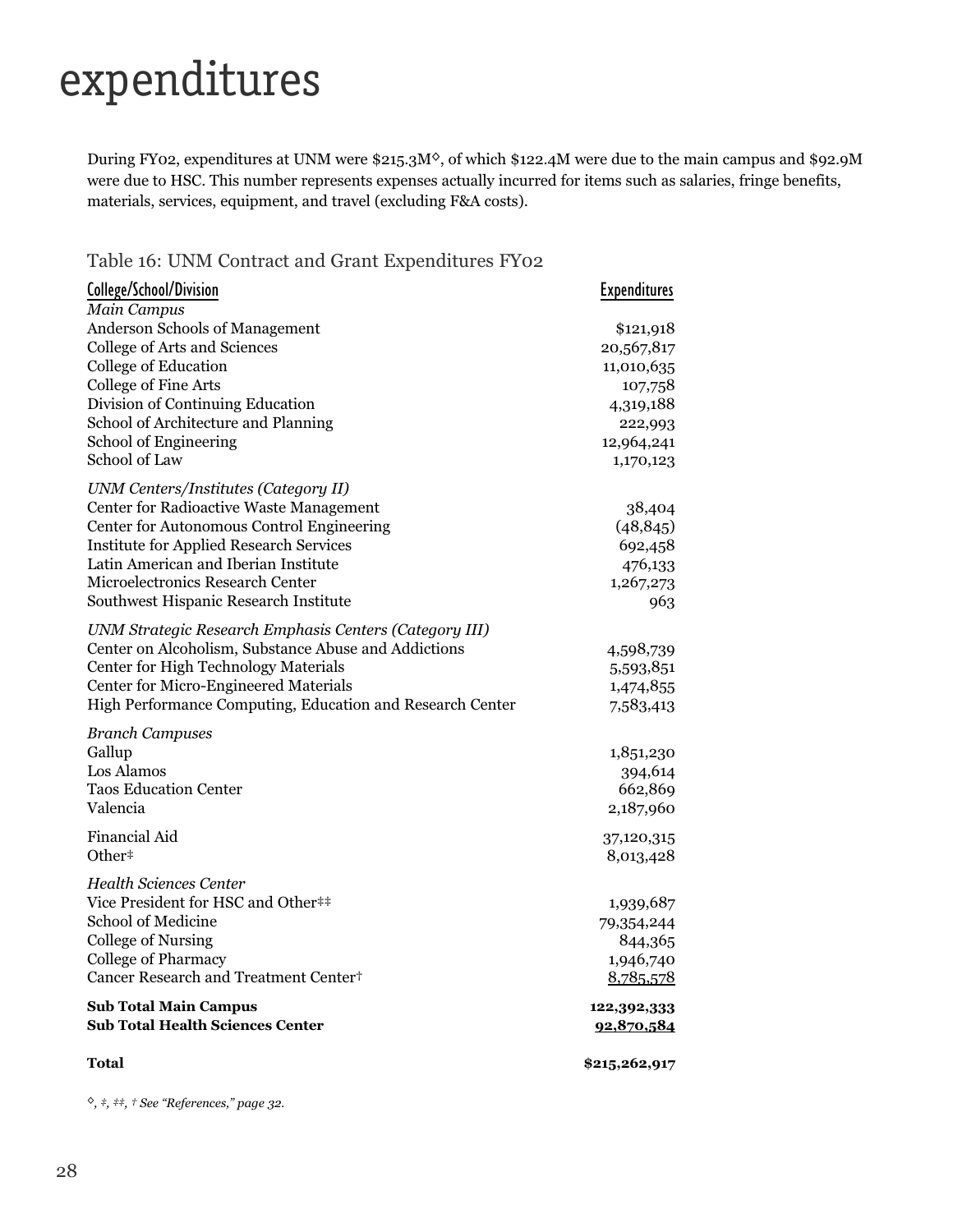Figure 19: Total Expenditures by Centers/Institutes II and III FY02



CASAA = Center on Alcoholism, Substance Abuse and Addictions; CeRaM = Center for Radioactive Waste Management; CHTM = Center for High Technology Materials; CMEM = Center for Micro-Engineered Materials; HPCERC = High Performance Computing, Education and Research Center; IARS = Institute for Applied Research Services; LAII = Latin American and Iberian Institute; MRC = Microelectronics Research Center; SHRI = Southwest Hispanic Research Institute.

Figure 20: Total Expenditures by Centers/Institutes II and III Associated with PI's Departments FY02



*\*Other* includes Mechanical Engineering, Computer Science, Political Science and Physics & Astronomy.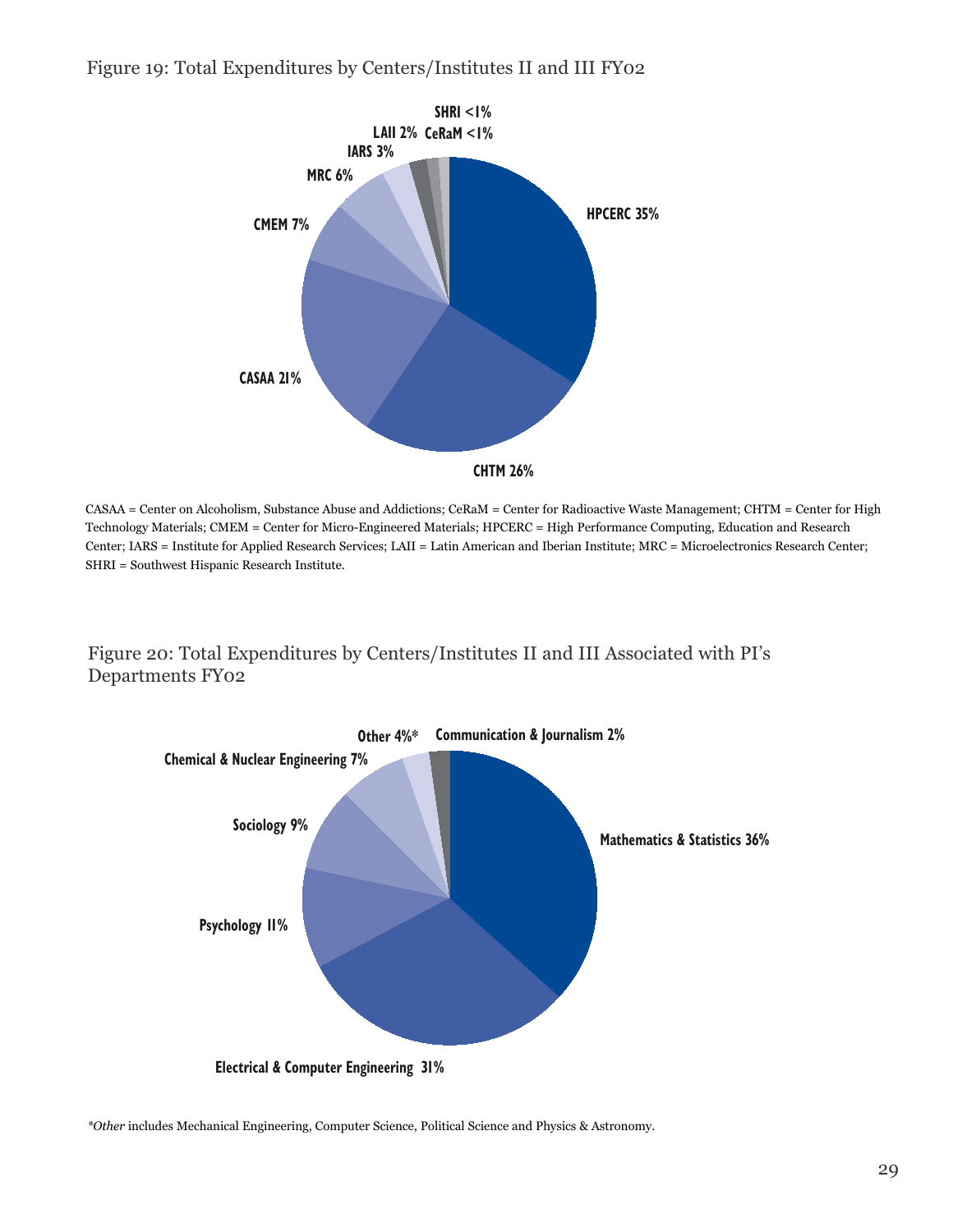## facilities and administrative costs

Facilities and Administrative Costs (F&A, formerly known as indirect costs or IDC) are overhead funds that are generated while expenditures were incurred during FY02. The following table details the F&A generated by the various colleges, schools and divisions, centers and institutes, and branch campuses.

Table 17: F&A Generated FY02

| College/School/Division                                   | F&A          |
|-----------------------------------------------------------|--------------|
| Main Campus                                               |              |
| Anderson Schools of Management                            | \$20,342     |
| College of Arts and Sciences                              | 5,872,398    |
| College of Education                                      | 493,843      |
| College of Fine Arts                                      | 617          |
| Division of Continuing Education                          | 703,245      |
| School of Architecture and Planning                       | 33,445       |
| School of Engineering                                     | 3,884,391    |
| School of Law                                             | 148,330      |
| <b>Branch Campuses</b>                                    |              |
| Gallup                                                    | 75,649       |
| Los Alamos                                                | 4,380        |
| <b>Taos Educational Center</b>                            | 22,421       |
| Valencia                                                  | 149,794      |
| <b>UNM Centers/Institutes (Category II)</b>               |              |
| Center for Radioactive Waste Management                   | 4,368        |
| <b>Institute for Applied Research Services</b>            | 46,657       |
| Latin American and Iberian Institute                      | 18,079       |
| Microelectronics Research Center                          | 577,946      |
| Southwest Hispanic Research Institute                     | 97           |
| UNM Strategic Research Emphasis Centers (Category III)    |              |
| Center on Alcoholism, Substance Abuse and Addictions      | 874,541      |
| Center for High Technology Materials                      | 1,510,700    |
| Center for Micro-Engineered Materials                     | 413,907      |
| High Performance Computing, Education and Research Center | 1,851,239    |
| Other#                                                    | 860,665      |
| <b>Health Sciences Center</b>                             |              |
| Vice President for HSC and Other##                        | 91,134       |
| School of Medicine                                        | 10,457,589   |
| College of Nursing                                        | 210,880      |
| <b>College of Pharmacy</b>                                | 645,115      |
| Cancer Research and Treatment Center <sup>+</sup>         | 2,895,504    |
| <b>Sub Total Main Campus</b>                              | 17,567,054   |
| <b>Sub Total Health Sciences Center</b>                   | 14,300,223   |
| Total                                                     | \$31,867,277 |

*‡, ‡‡, † Please see "References," page 32.*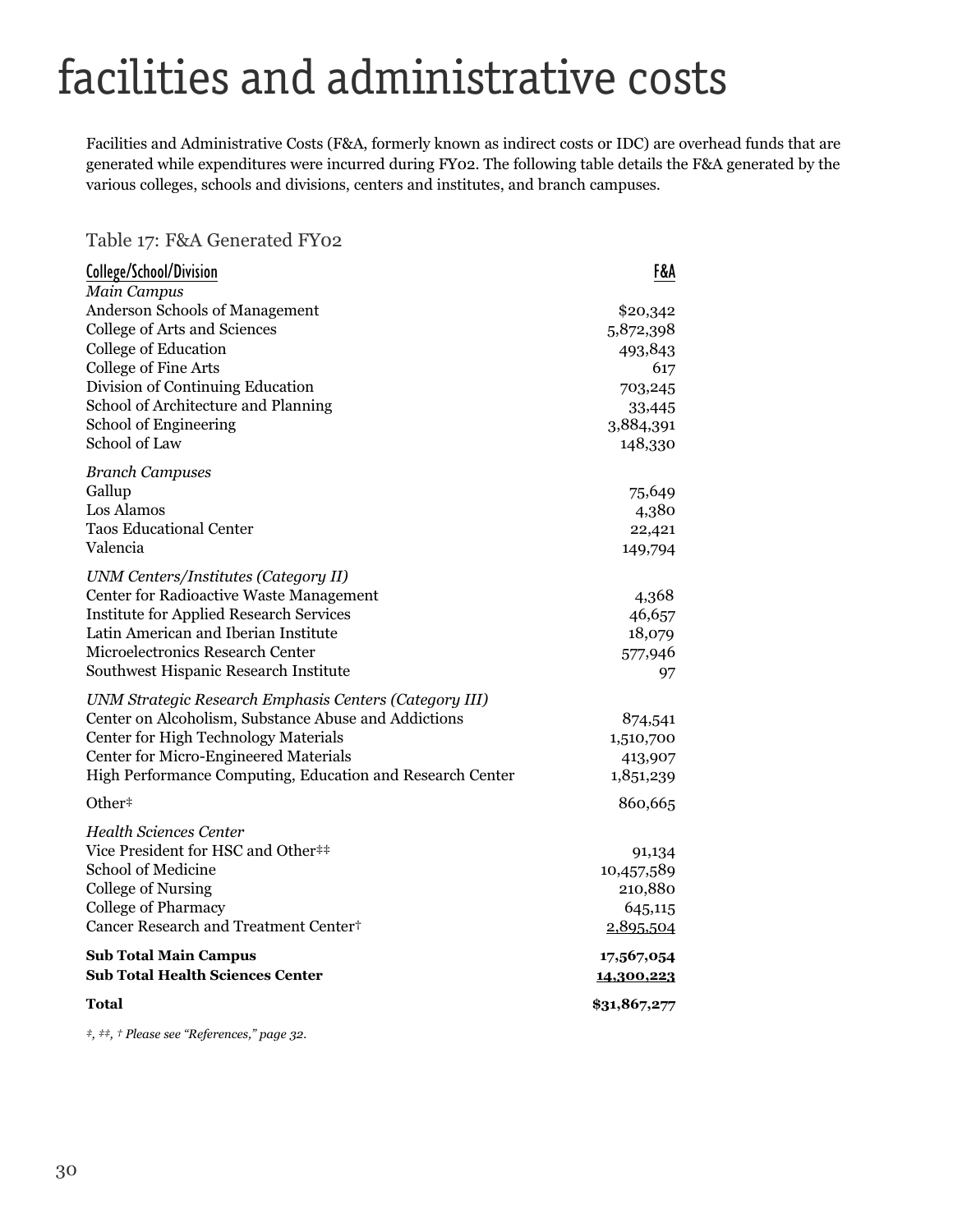## appendix

#### THE OFFICE OF THE VICE PROVOST FOR RESEARCH

The Office of the Vice Provost for Research, Division of Sponsored Projects Services (OVPR–DSPS) reviews all proposals from the main campus and branch campuses prior to their submission to funding agencies. The OVPR–DSPS staff works closely with principal investigators to ensure an accurate proposal, with all requisite forms, budgets, and certifications, as well as timely turnaround. After this internal review, each proposal is signed by the designated University administrator on behalf of the Vice Provost for Research.

Proposals and awards for the Health Sciences Center (HSC) are handled through the HSC Controller's Office. The Health Sciences Center includes the School of Medicine, College of Nursing, College of Pharmacy, and other programs.

The Office of the Vice Provost for Research, Division of Research Development, Information and Logistical Services (OVPR–DRDILS) publishes *Research Notes* several times a year. *Research Notes* informs readers of limited competitions, changes in rules and regulations and special funding opportunities. OVPR–DRDILS is also responsible for various publications including *Faculty Publications and Creative Works,* the *Contract and Grant Awards Report*, *The New Mexico Funding Directory, UNM: Information Overview,* and the *Guide for Principal Investigators*.

OVPR–DRDILS maintains and develops several databases that are accessible at the OVPR Web site including the *GENIUS|SMARTS Researcher Profiling and Funding Matching System* and the *Midas Databases of Funding Sources*. *GENIUS|SMARTS* allows UNM faculty to record their research profile and receive funding information automatically via email. The UNM research community can access *Midas* to read the *Taft Corporate and Foundation Directory, Federal Register* or *Commerce Business Daily,* or to search on any number of public and private databases to look for funding sources. Additional information, such as awards and statistics information, current events, limited competitions, and policies and procedures, is available at the OVPR Web site *http://research.unm.edu*.